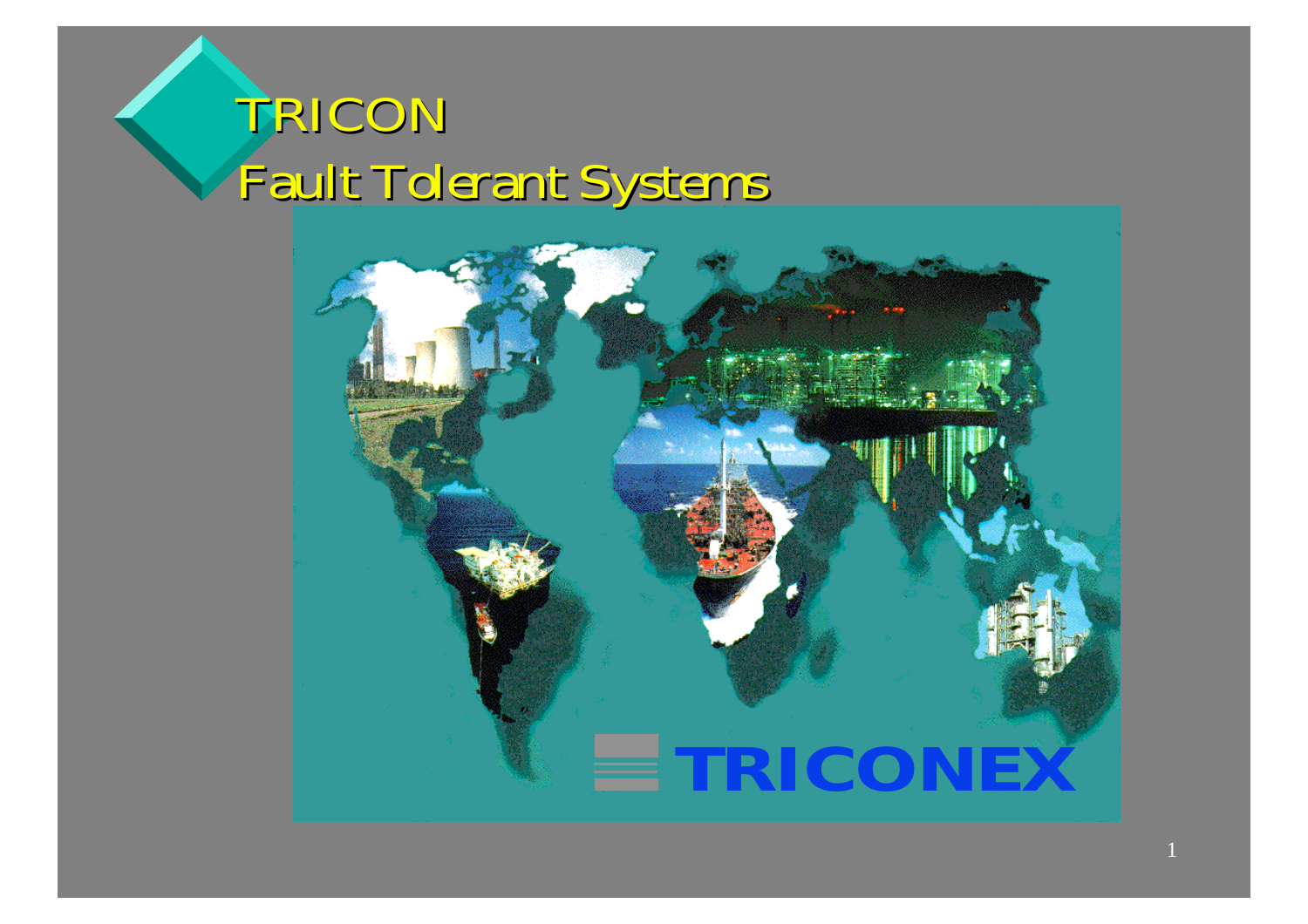

#### **Safety**

(Sicurezza)

Si definisce Sicurezza la libertà da un rischio inaccettabile, per il Personale, la Collettività, l'Ambiente.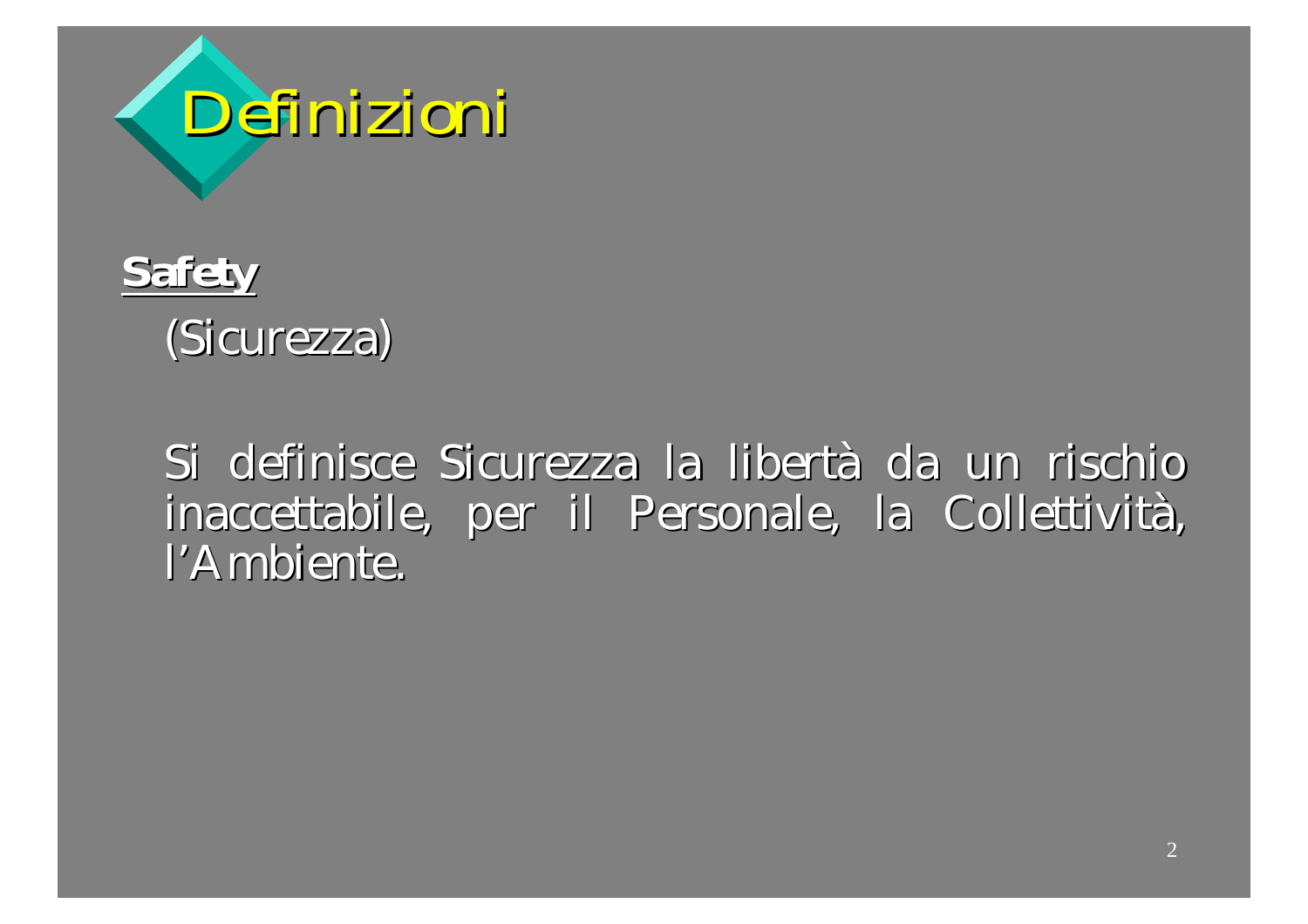*TRICONEX TRICONEX Systems Systems*

\* Goal : Safety

\* Strategy :

Fail Operationnal

\* Measurement: Reliability

\* Method:

**Fault Tolerance**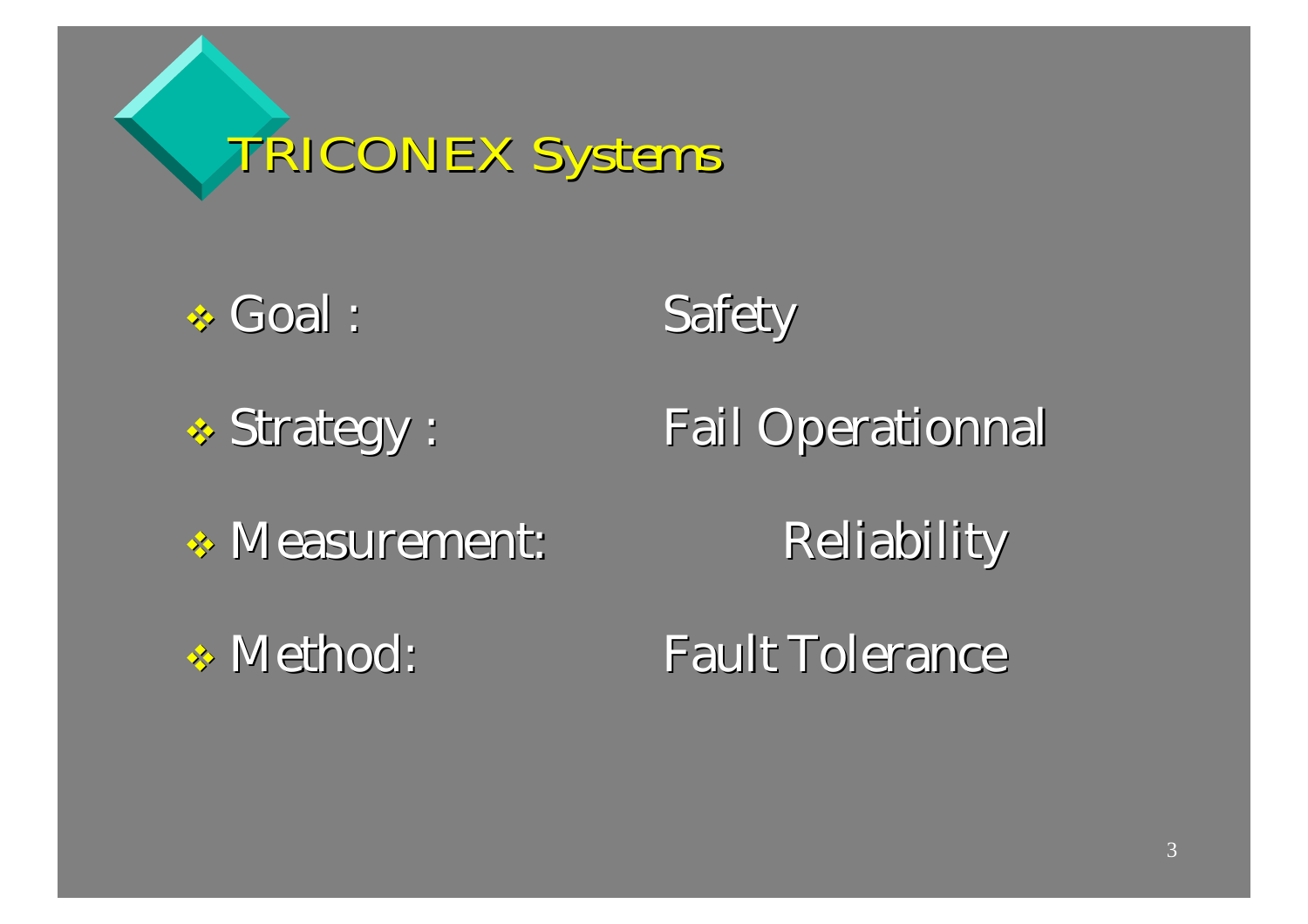



#### **Industries ...**

Oil & GasTextileFood

#### **Applications ...**

Fire & Gas

Hydrocarbon Processing **Utility** Pulp & Paper Marine Marine Marine Nuclear Rubber and Plastics Cement Pharmaceutical Metals

Safety/ESD Burner Management Rotating Equipment

Automotive Presses **Critical Control**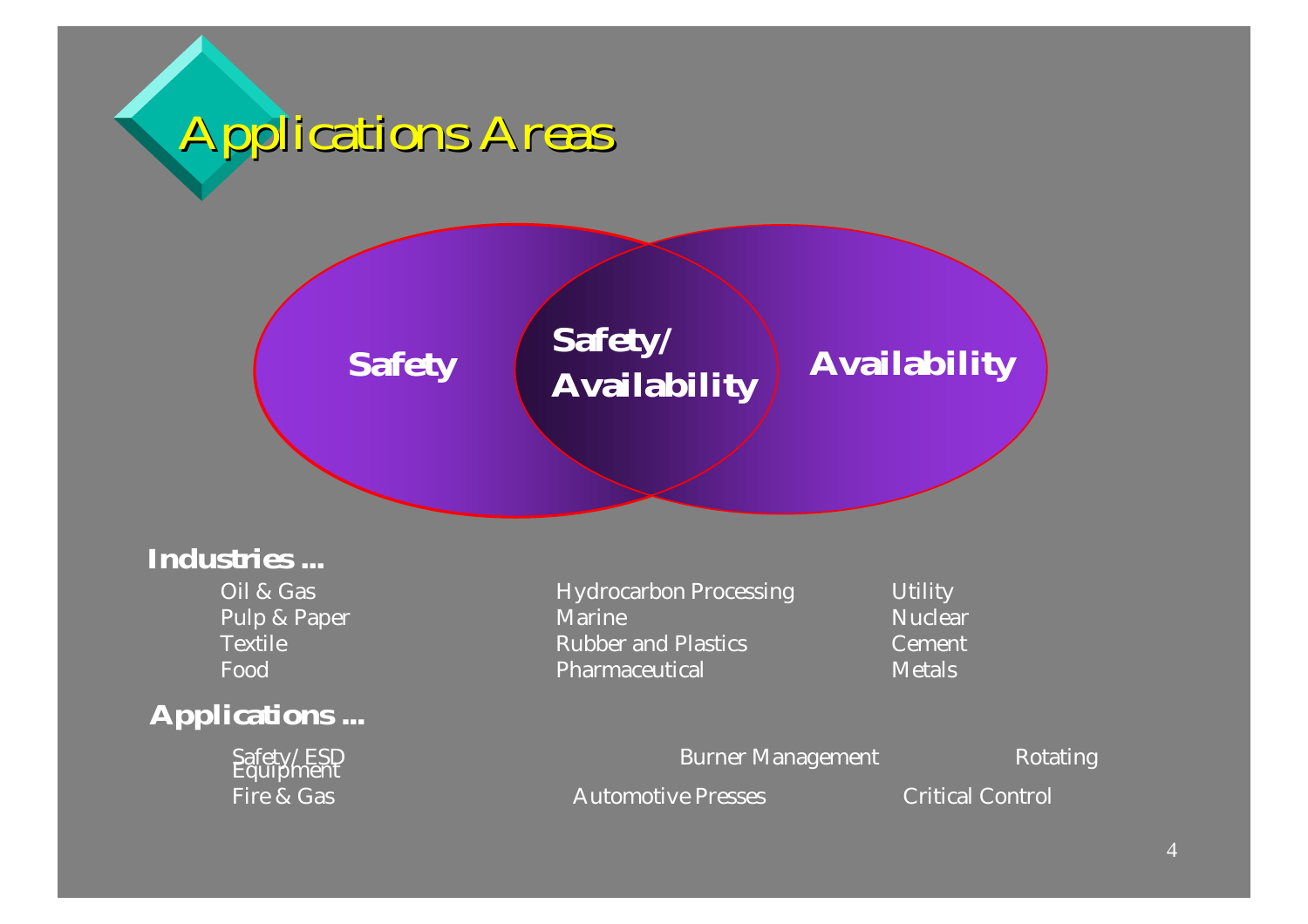## *Expertise in Major Expertise in Major Safety and Critical Critical Control Control Areas :*

TRI-SEN SYSTEMS



- •Gas Turbine Control
- Steam Turbine Control
- •Integrated Turbine Compressor/Anti-Surge
- Integrated Turbine Generator/Voltage Regulation

#### TRICON TMR SYSTEMS



- Safety/Emergency Shutdown
- •Critical Control
- Burner Management
- Fire & Gas Detection
- •New applications Nuclear & Transportation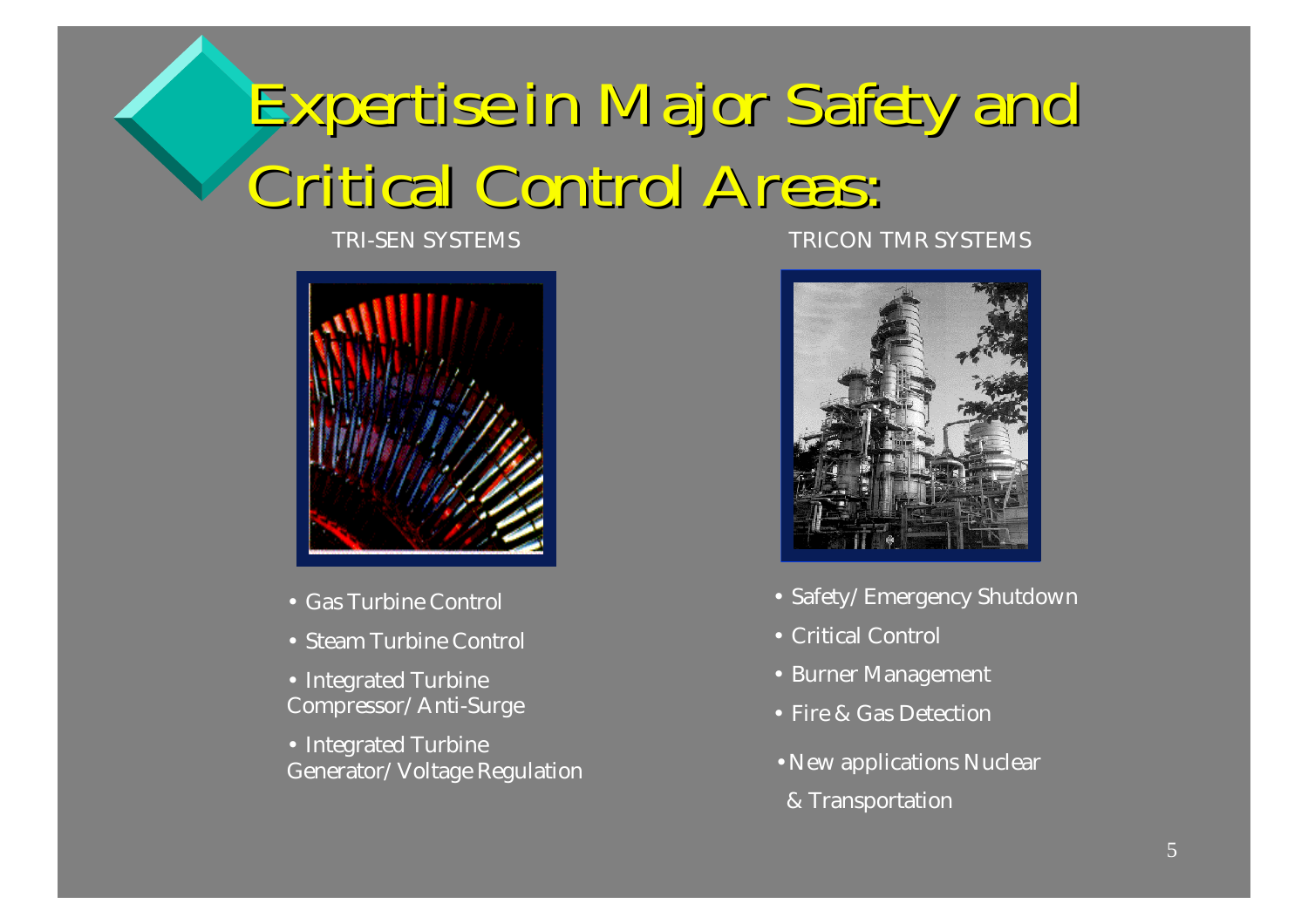



 **8% Chemical Manufacturing Petroleum Refining Oil & Gas Production**

> **Electric Power Utilities Marine Pulp & Paper Other**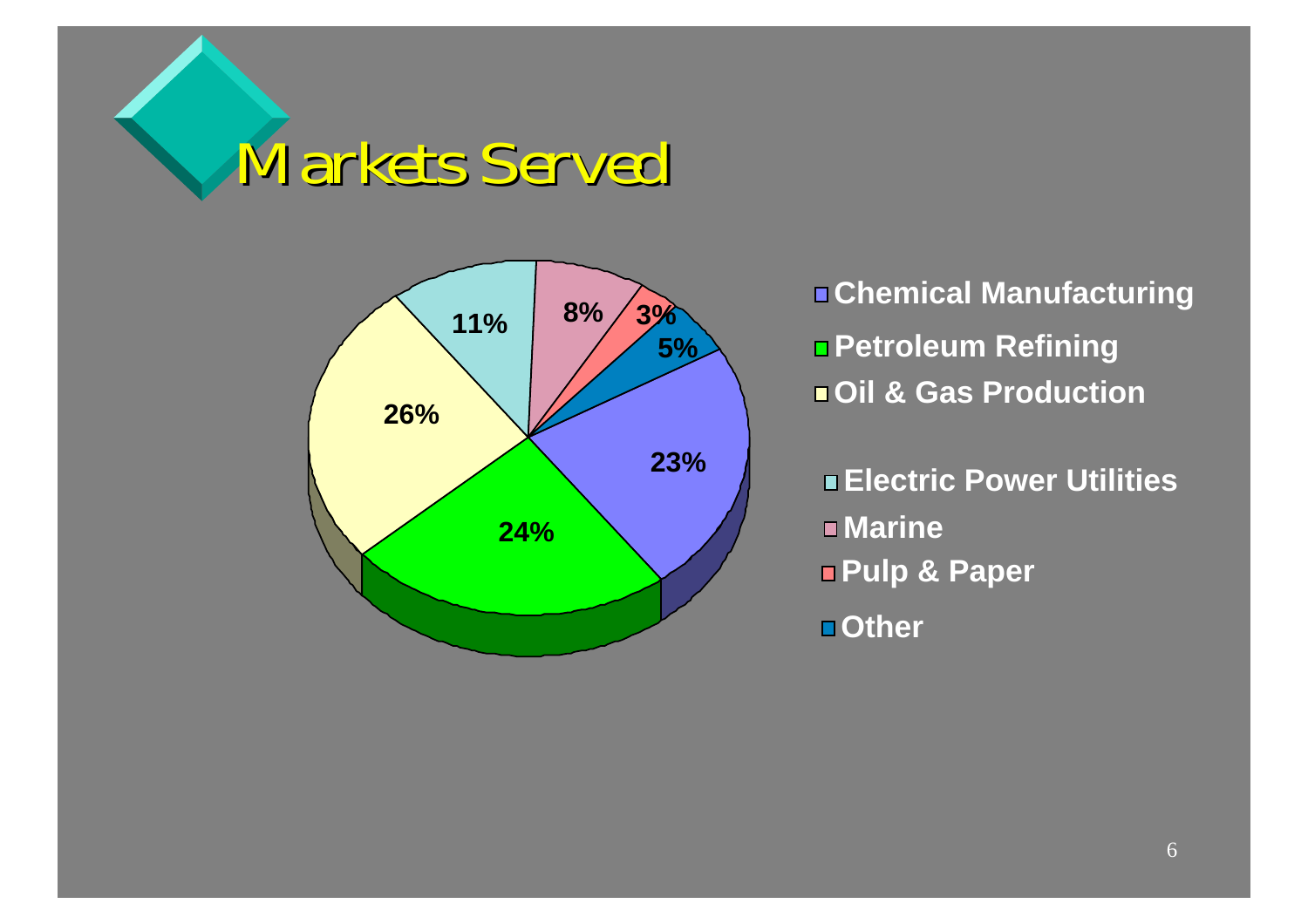## *Technology Technology and Quality Quality*

- \* TRICON TMR (Triplicated Modular Redundant) system is viewed as the standard for safety and critical control
- $\ast$  Triconex is the leading supplier of fault tolerant control systems worldwide:

*- Over 2 500 TMR and 4 200 Turbine Over 2 500 TMR and 4 200 Turbine Solutions Solutions installed installed worlwide worlwide and over 500 in and over 500 in Europe and Africa and Africa*

*-62% market 62% market share (1996 Frost Sullican Frost Sullican PLC study)*

- $\bullet$  Our TMR Products are designed to meet the highest levels of safety certification - IEC 1508 class 3, DIN VDE 0801, 19250 level 6 (TÜV clas 6), FM Class 1 Div. 2
- $\;\;\div\;\;\mathop{\textrm{We continually certainty}}$  our products to International standards - DIN, CSA, FM, IEC, UL, CE Mark, ABS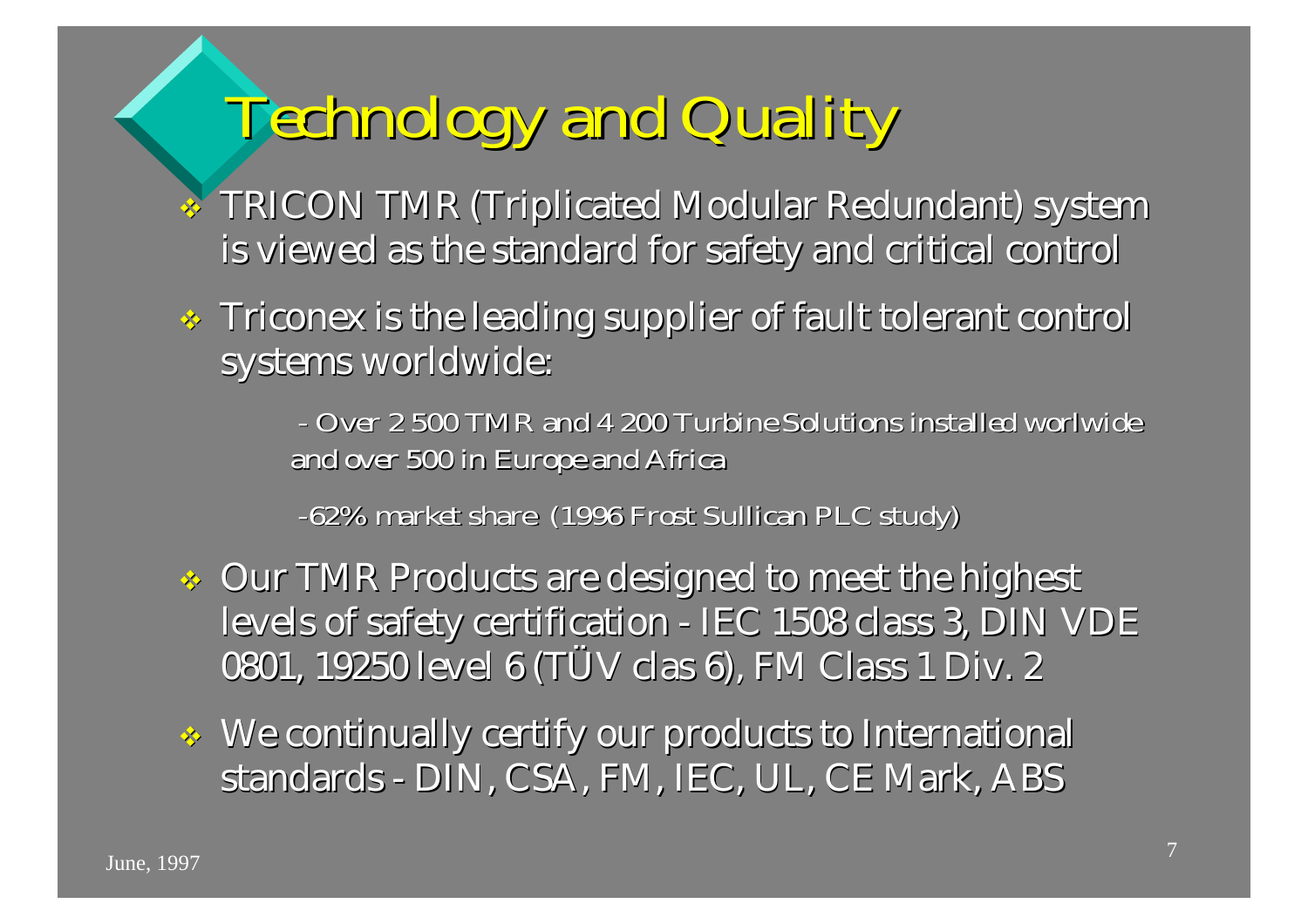*Strategy Strategy to fulfill fulfill safety requirements requirements*

- \* " Fail Safe" strategy: A failure inside a subsystem must shutdown the safety system
- $\cdot$  "Fail operationnal" strategy: A failure inside a subsystem do not lead to a shutdown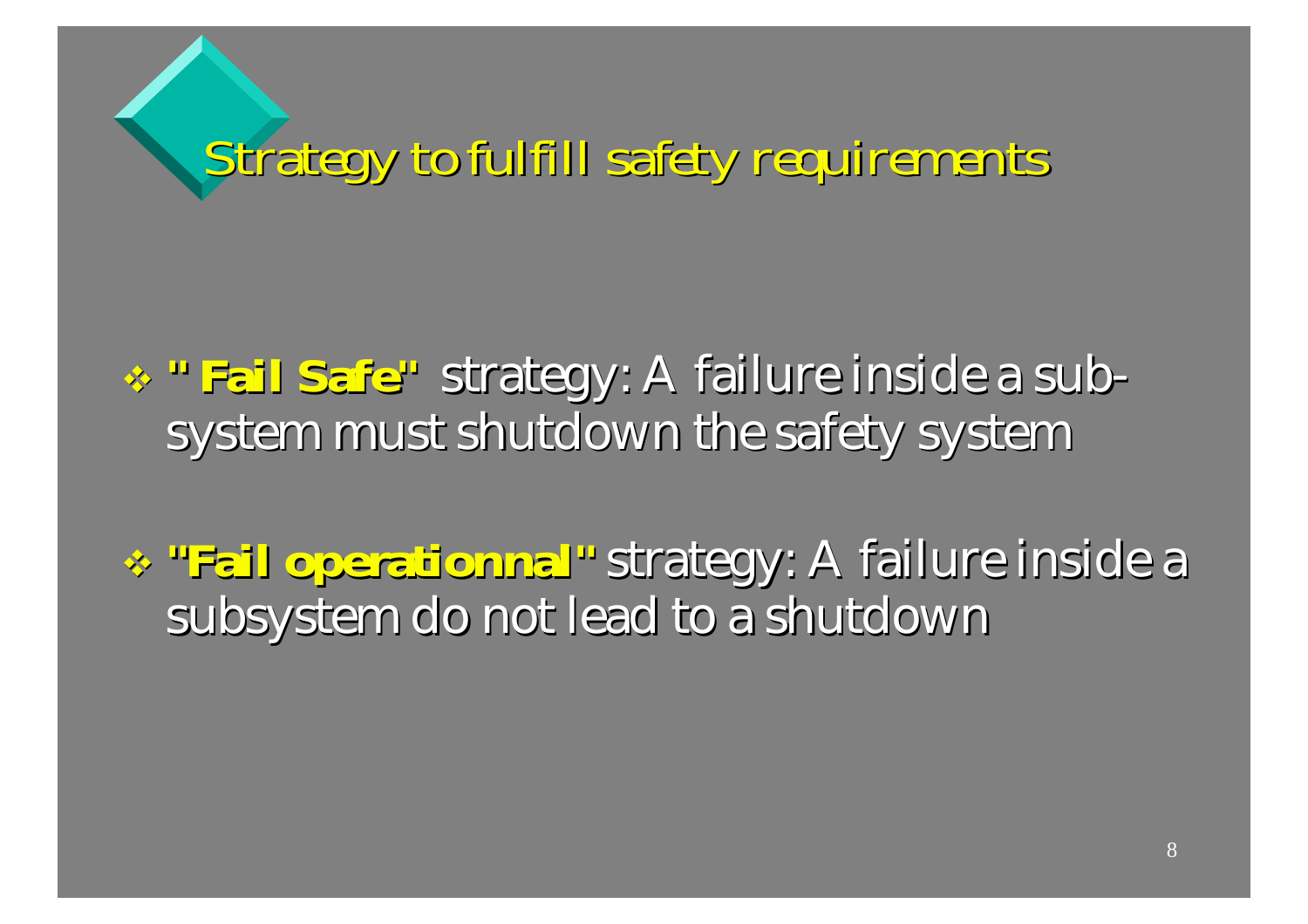# *Safety Application Application Lifecycle Lifecycle*

• **"FAIL SAFE"**





 $\mathbf c$  *Statistically Statistically, the accidents accidents occured occured in transition transition phases* (*start-up*, *shutdown*)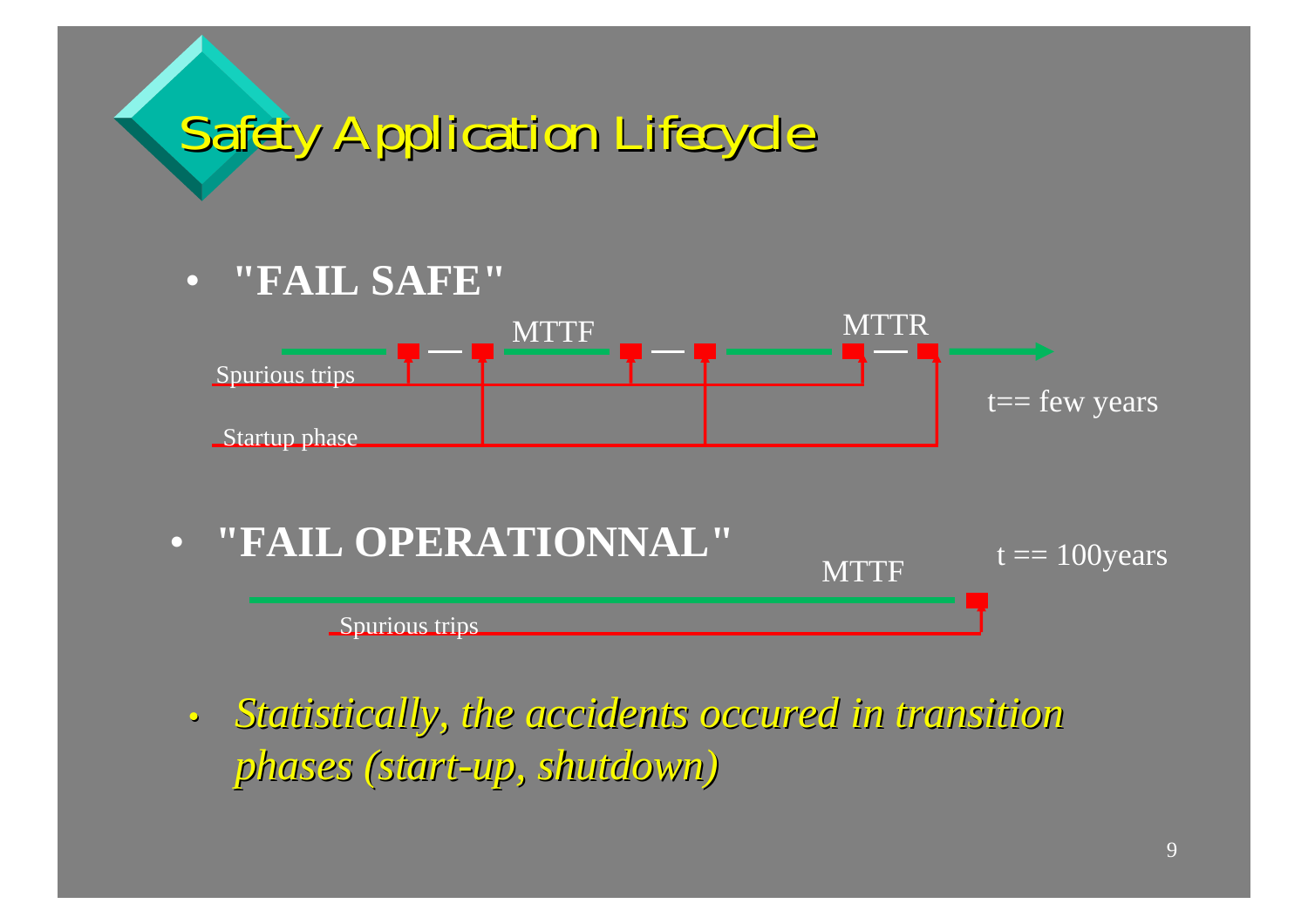# *Key Issues (Concept Concept)*

#### \* Reliability  $T$ o avoid spurious trips

 $\bullet$  Maintenance  $=$  To decrease downtime

**Availibility**  $\mathbf{I} = \mathbf{T}$ o decrease production costs

**❖ Safety**  $=$  To control failures

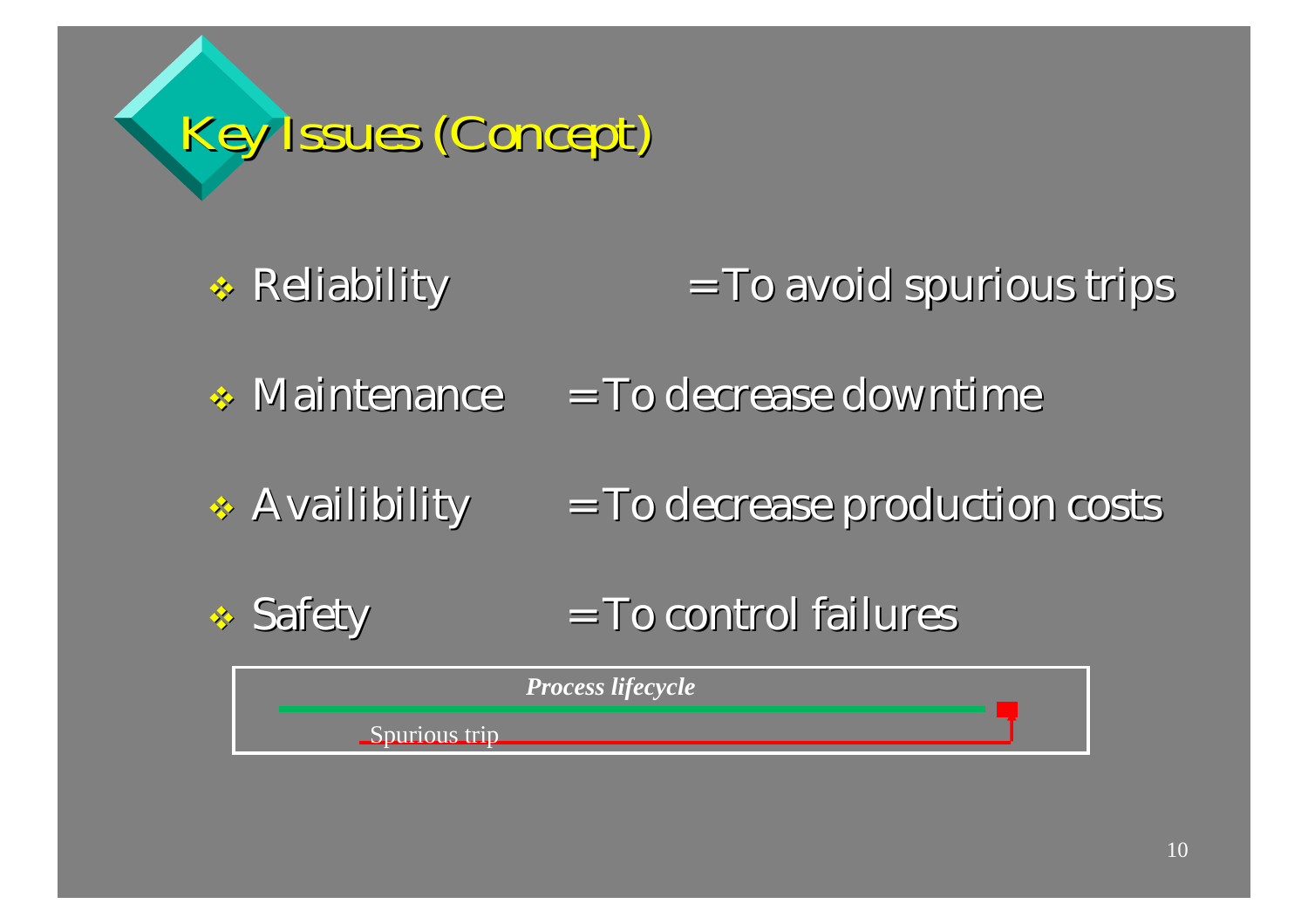# *Strategy Strategy to become reliable reliable*

#### \* Avoid Failure

-Internal failures of the system (quality plan) -Exploitation failures (Programming tools, diagnostics, maintenance, training)

\* Support failures -Electronic component failures -Mechanical component failures -No single point of failure -Redundancy -On line replacement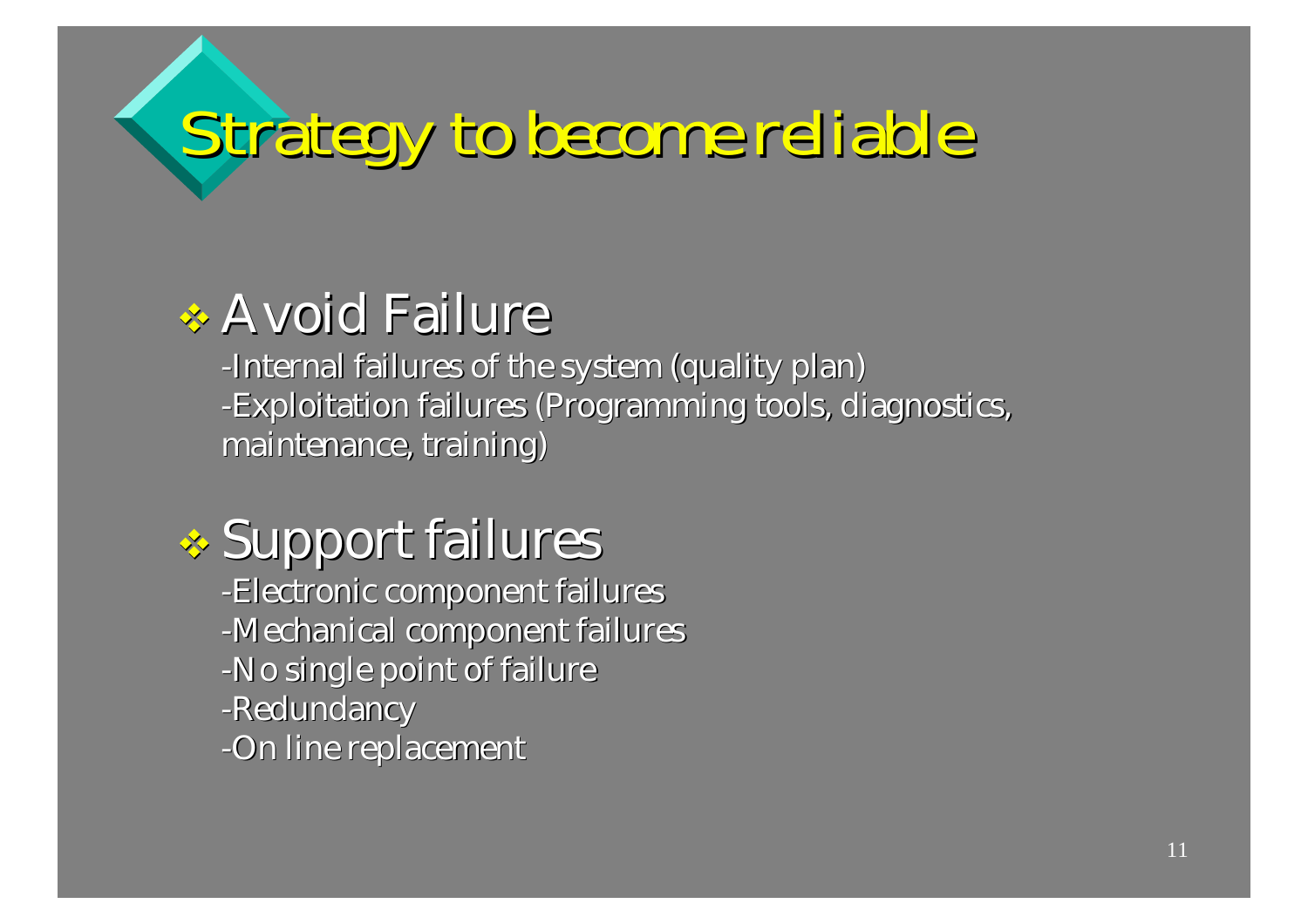

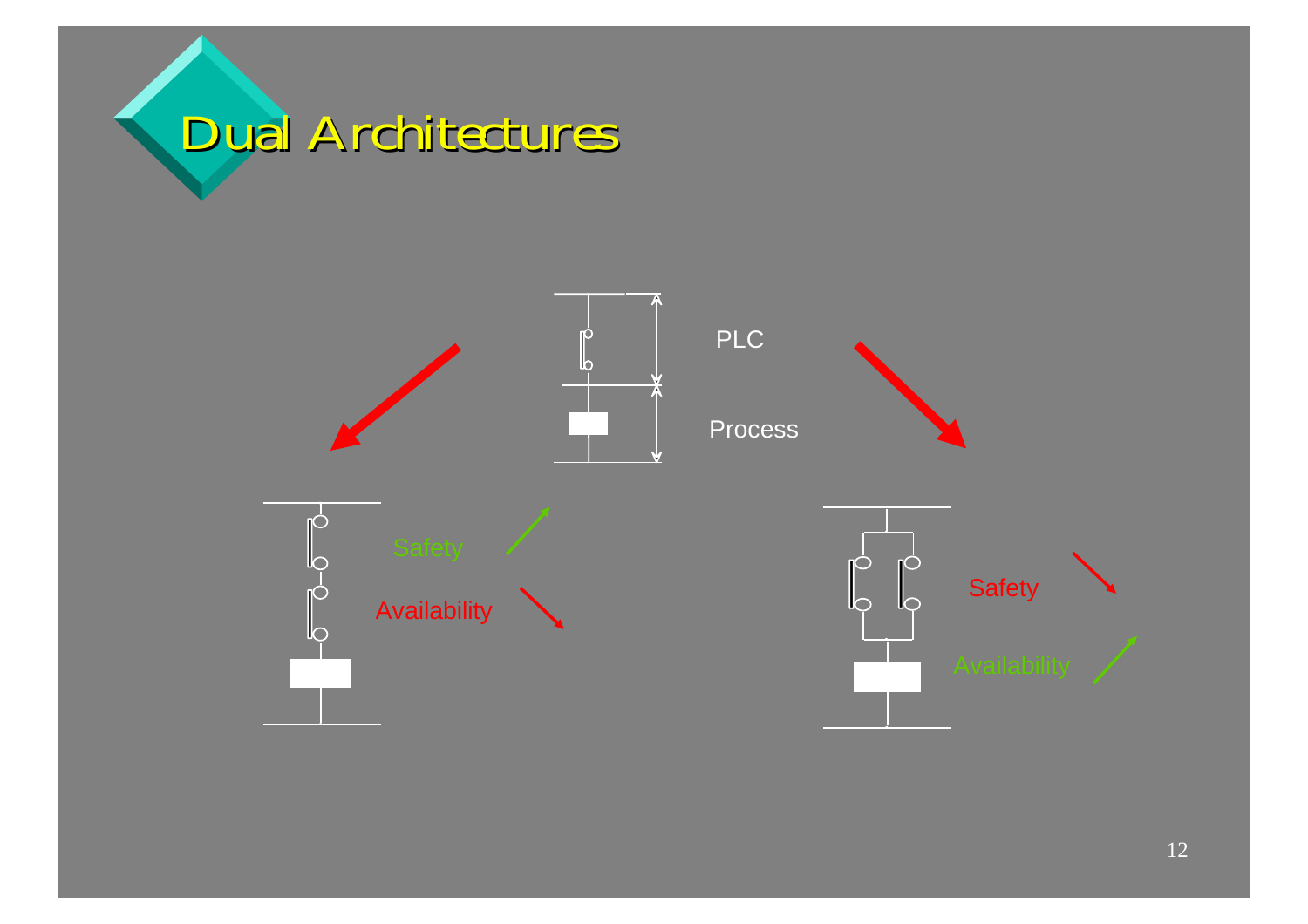

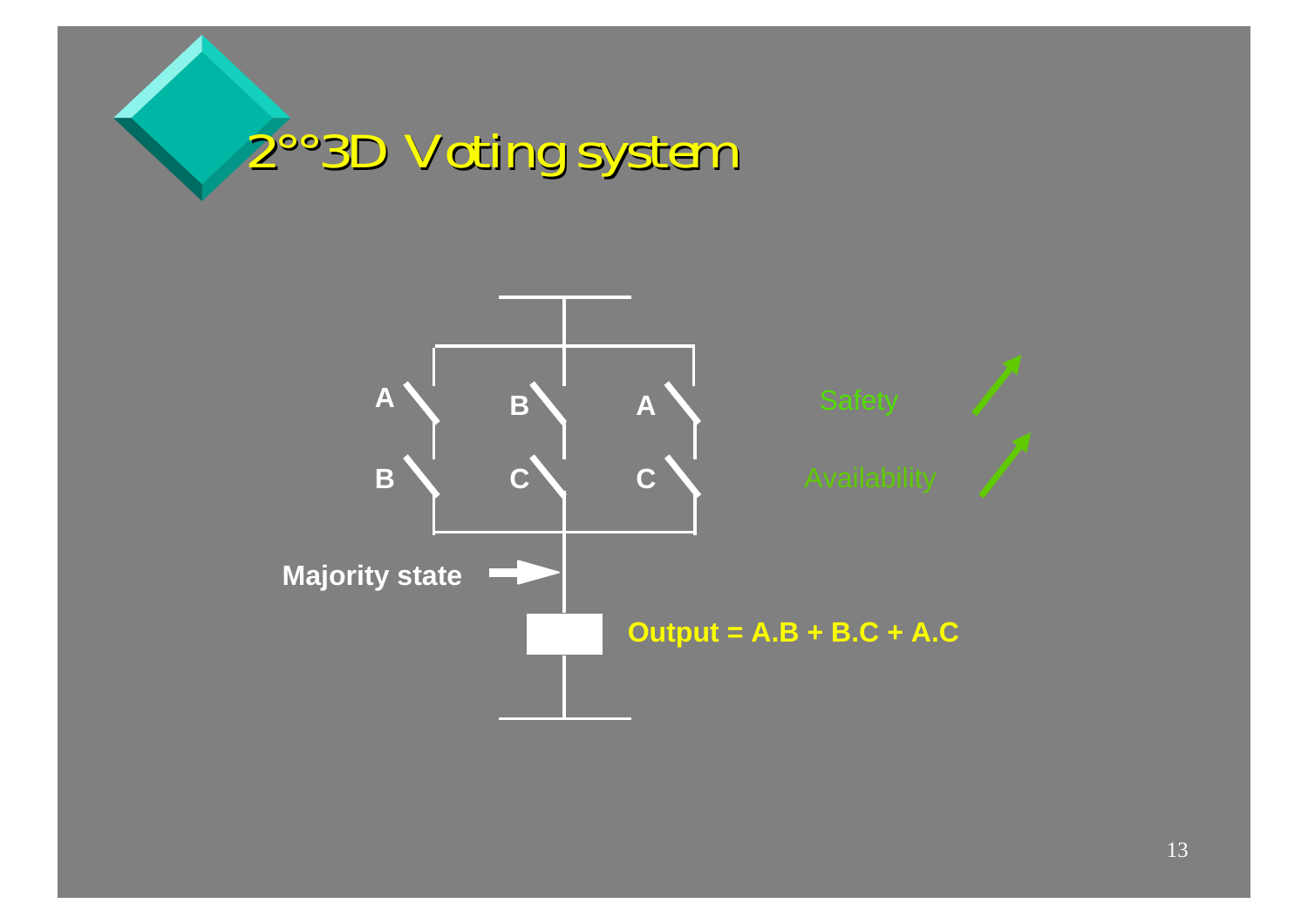



- No propagation
- Supports 2 faults of different ranks
- 多 Diagnostics are easy to manage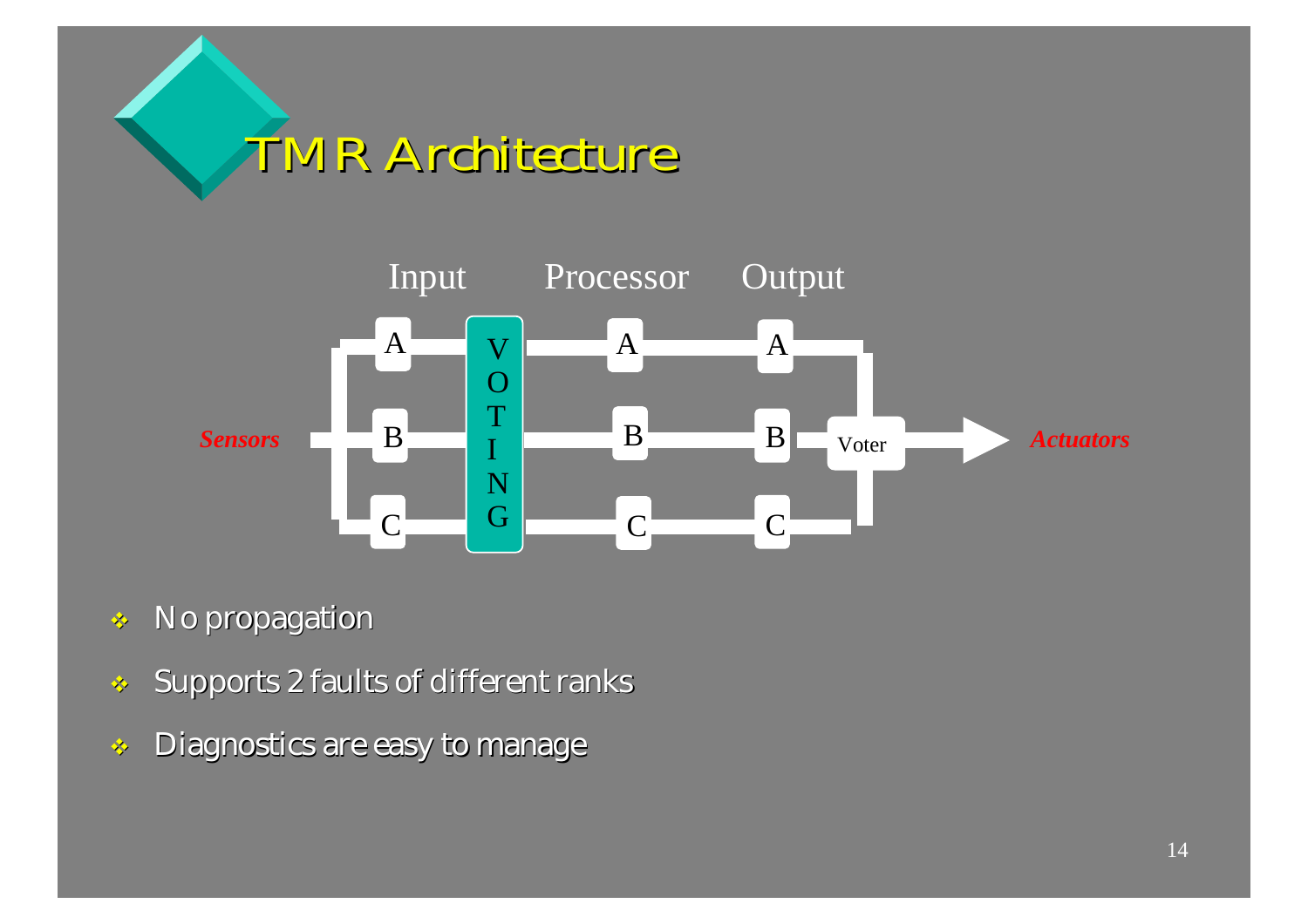#### *TRICON - TMR Fault TMR Fault Tolerant Tolerant Controller Controller*

*Utilizes Triple Modular Redundant Architecture from Input Termination to Output Termination*

Definition of Definition of Triconex Triconex Fault Tolerance Fault Tolerance:

*Identifies Identifies and Compensates Compensates for Failed Control System Control System Elements* and Allows On-Line Repair while Continuing its *Assigned Assigned Task Without Without Process Process Interruption Interruption.*

- **High Safety Integrity - High Safety Availability Due to TMR Architecture, Diagnostics, and On-Line Repair**
- **High Availability - Eliminates Spurious (False) Trips**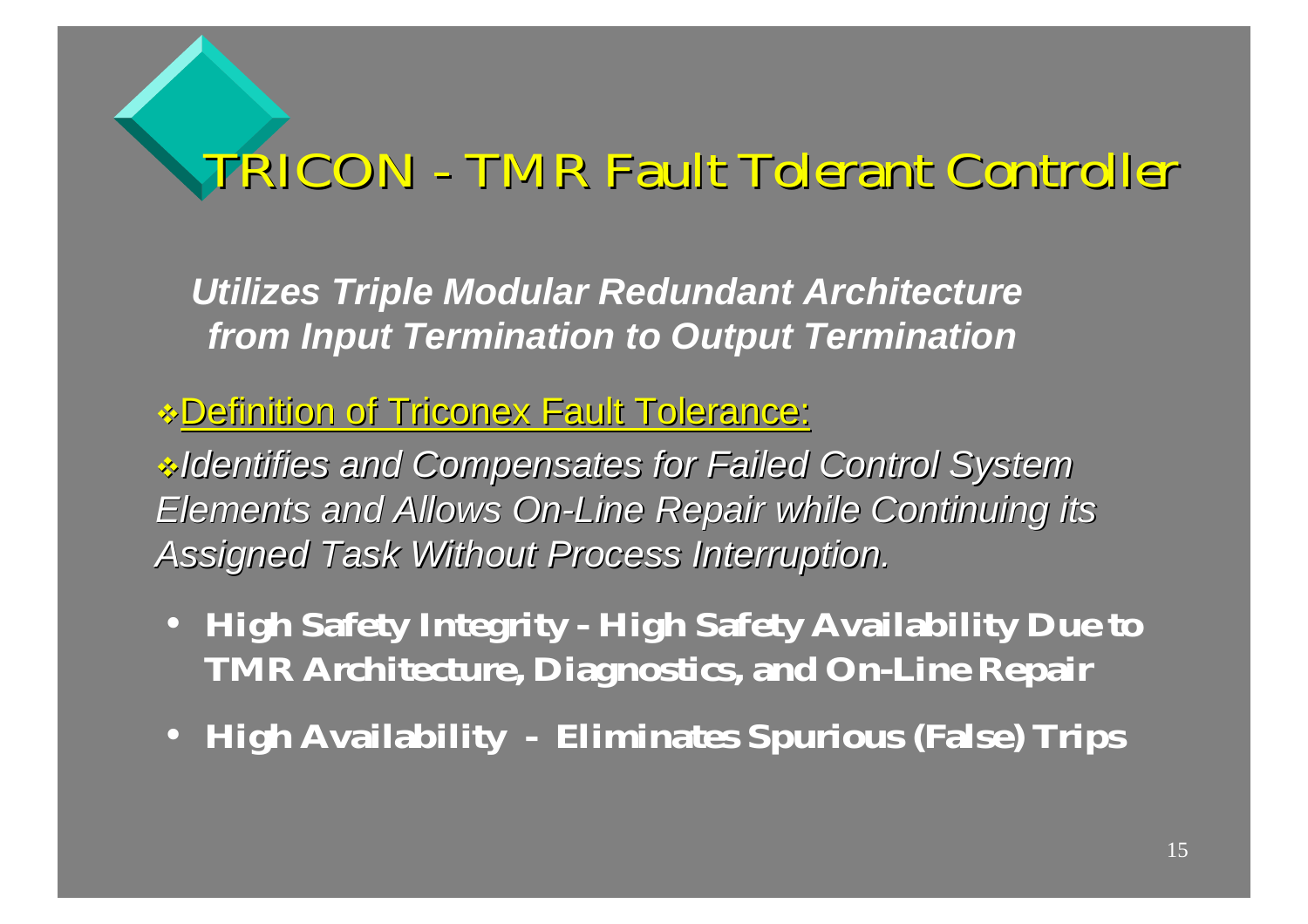*Triconex TMR vs. All Triconex TMR vs. All Other PLC Technologies PLC Technologies*

- **1.No Single Point of Failure1.No Single Point of Failure**
- **2. Diagnostics 2. Diagnostics**
- **3. On - Line Repair 3. On - Line Repair**

*The Difference Between Long Term and Short Term Availability and Reliability ----Diagnostics*

<u>Diagnostics are Embedded in the System </u> -<u>- Independent of</u>

<u>User Written Application Programming!</u>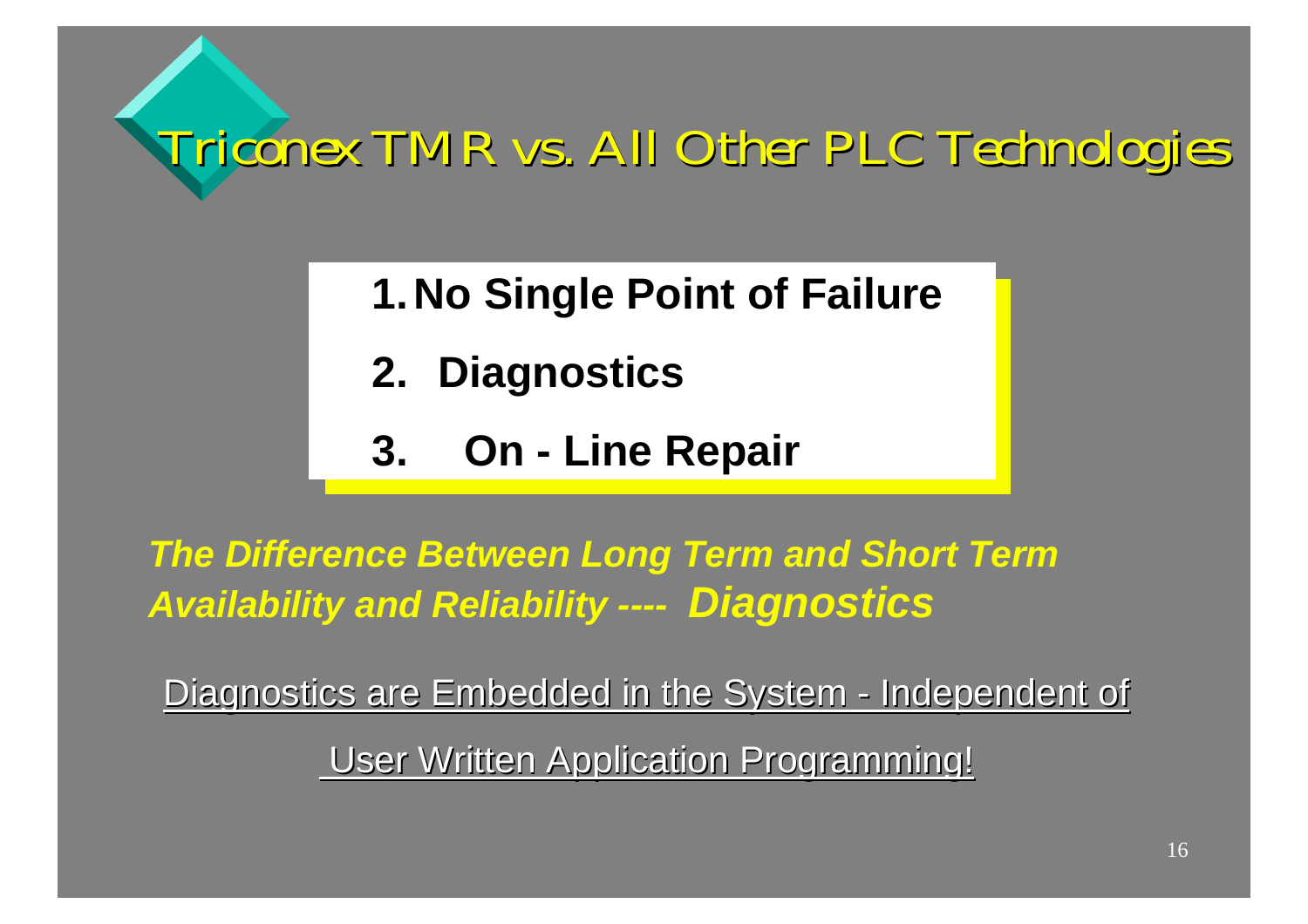# *Fully Triplicated Triplicated Architecture Architecture*



- Diagnostics are easy to manage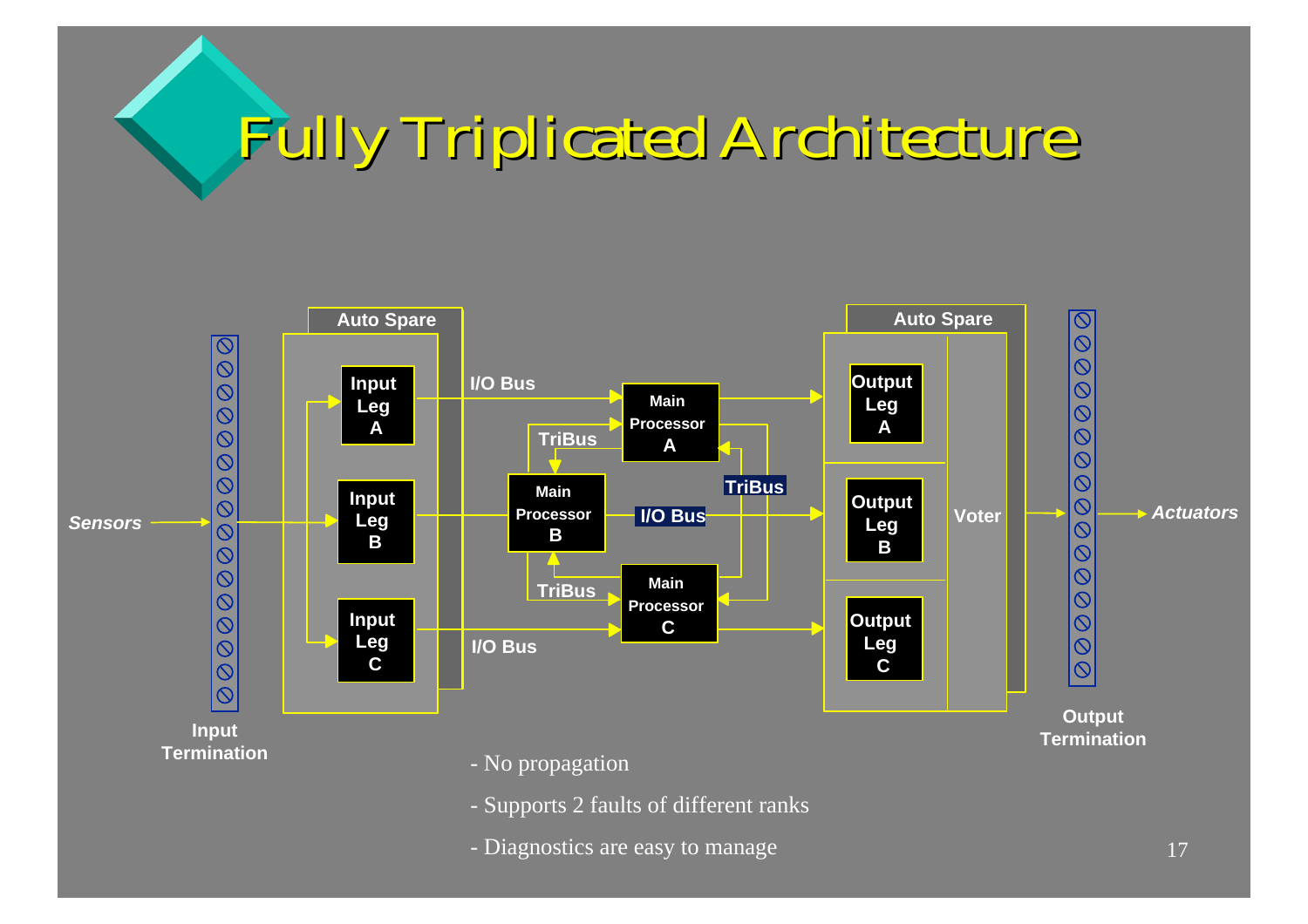## *Version Version 9 High Density 9 High Density Main Chassis Chassis*

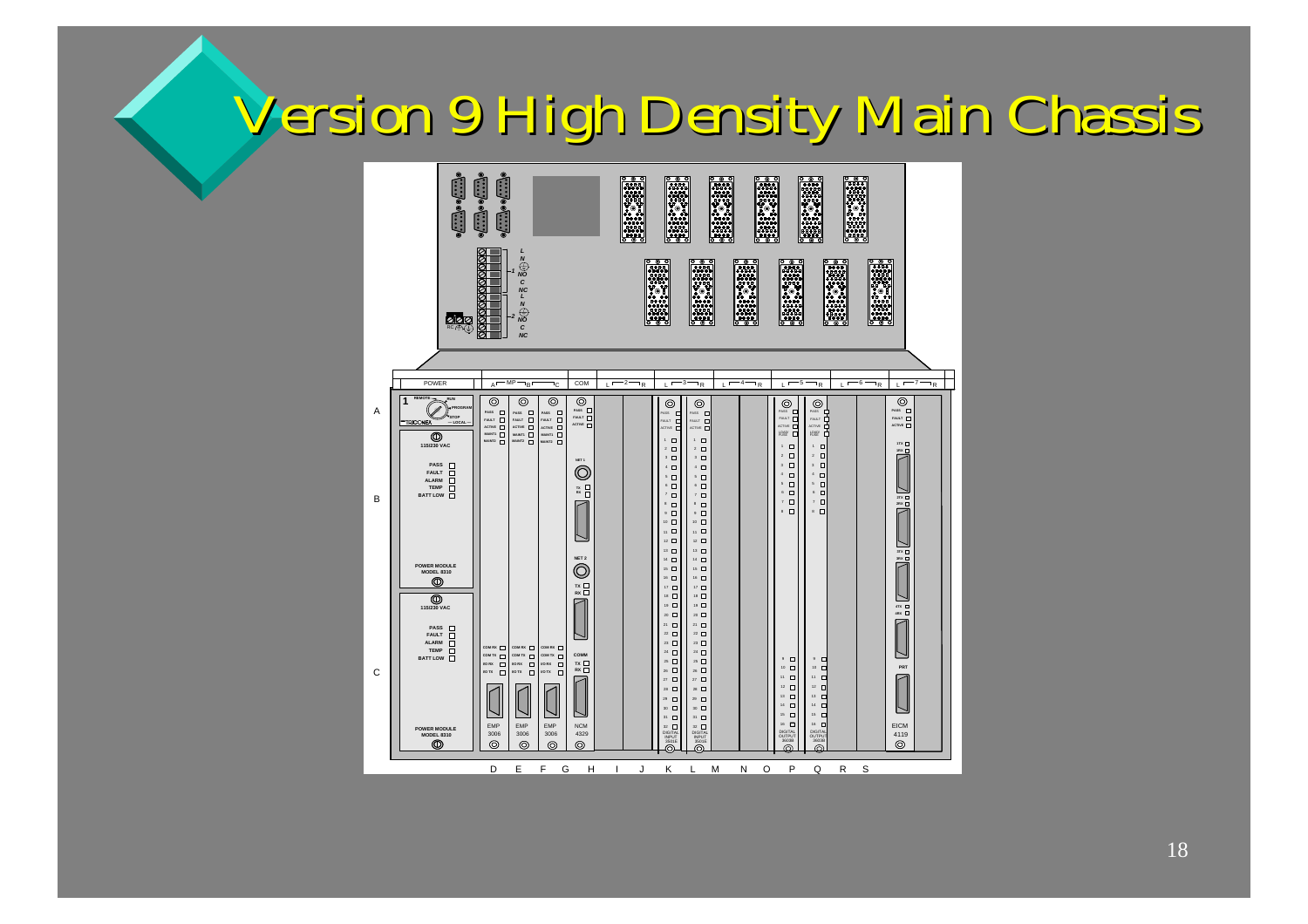## *Chassis Chassis - Architecture Architecture*

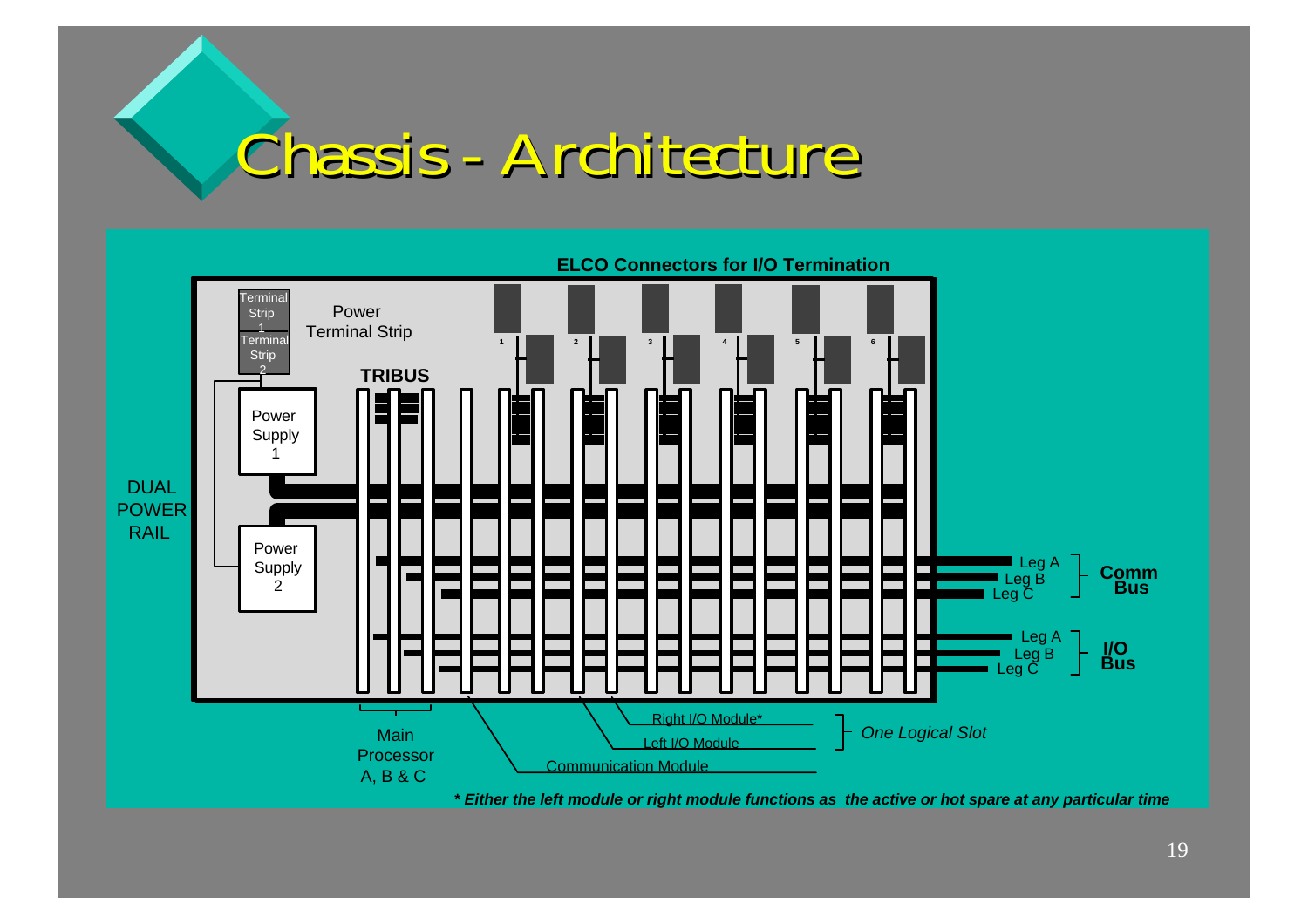*TRIBUS Hardware TRIBUS Hardware*

- Three Independent Serial Links Transmit Data From Each Main Processor to the Other Two Main Processors
- Serial Links Operate at 4 MBits/Second
- Utilizes a Fault-tolerant Clock (Tri-Clock) Consisting of Three Independent Clocks and Associated Selection Circuitry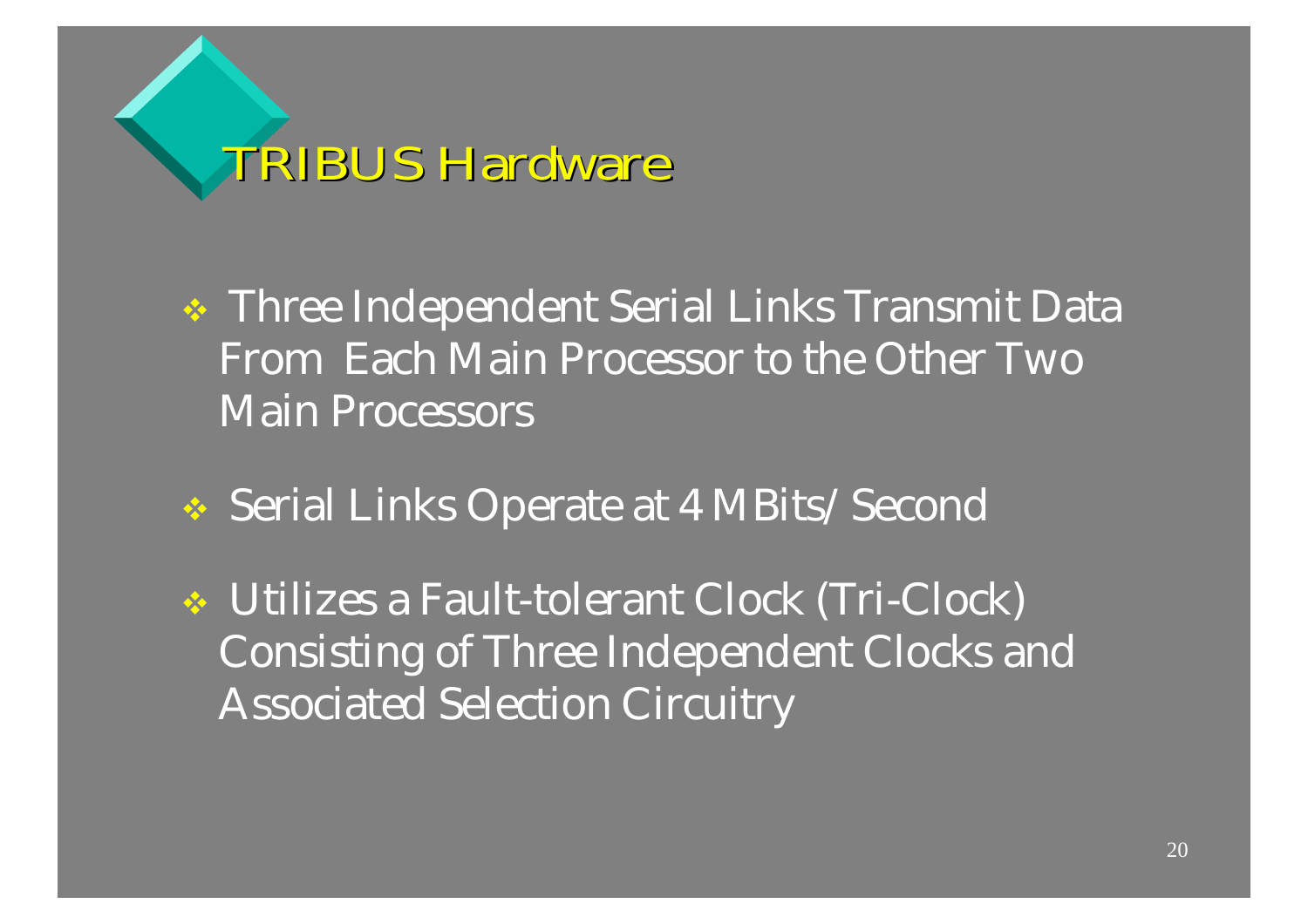

- **Synchronizes MPs at the Beginning of Each Scan**
- **Votes DI Data Between MPs and Flags Disagreements**
- **Transfers AI Data Between MPs**
- **Compares DO and AO Between MPs and Flags Disagreements**
- **Transfers Diagnostic and Program Data Between MPs**
- **Transfers Incoming Communication Messages Between MPs**
- **Communication Bus for Automatic Re-education of MP**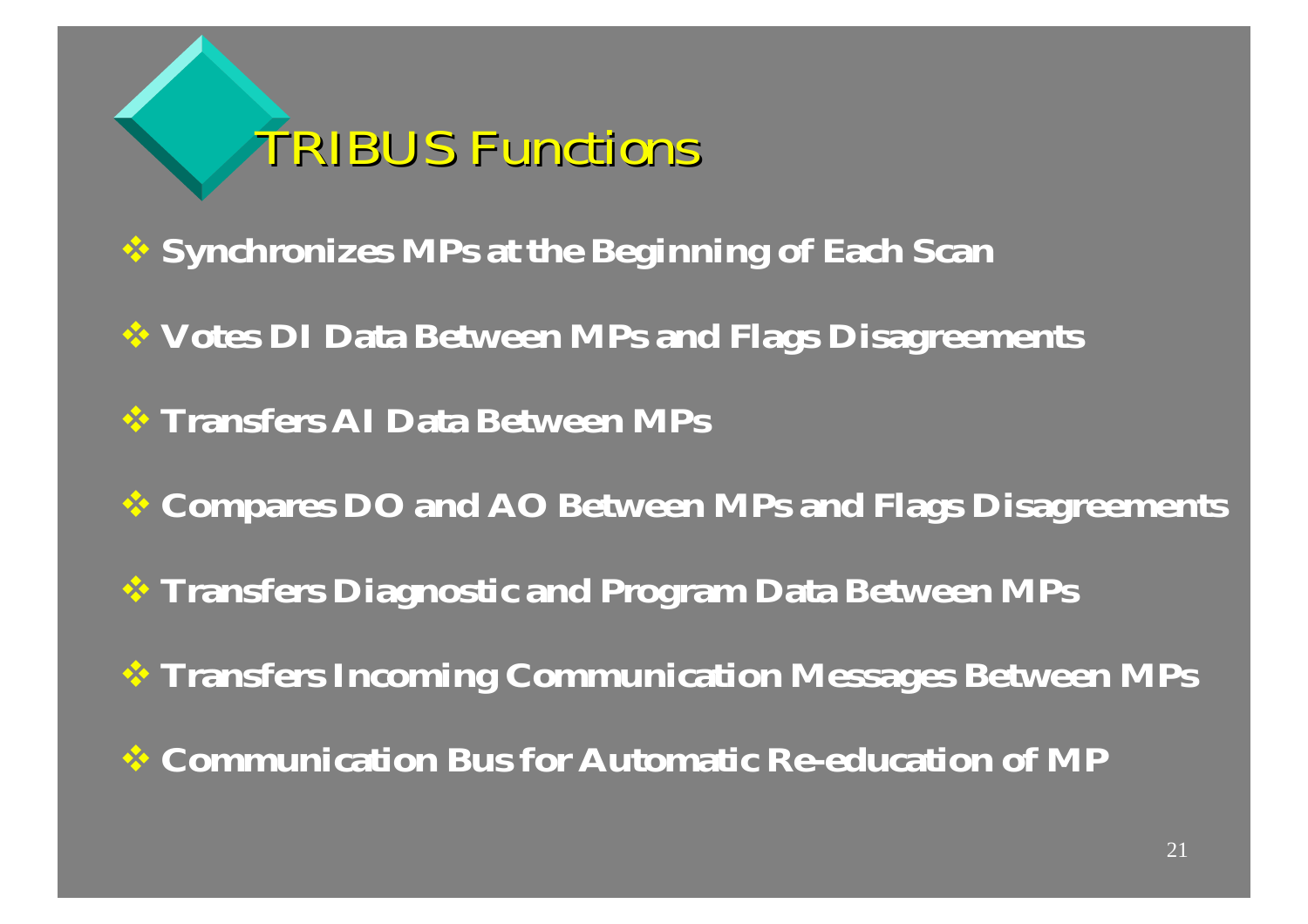#### *Main Processor Module*

- **32 Bit Microprocessor Operating at 25 MHz**
- **Floating Point Co-Processor**
- **1800 Kbytes of User Memory**
- **I/O and Communication Co-Processors**
- **Fault Tolerant Interprocessor Bus (TRIBUS)**
- **Hardware Voting and Comparison Circuits**
- **Supports the Collection of Sequence of Events (SOE) Data**
- **Extensive Background Diagnostics**
- **On-Line Replacement**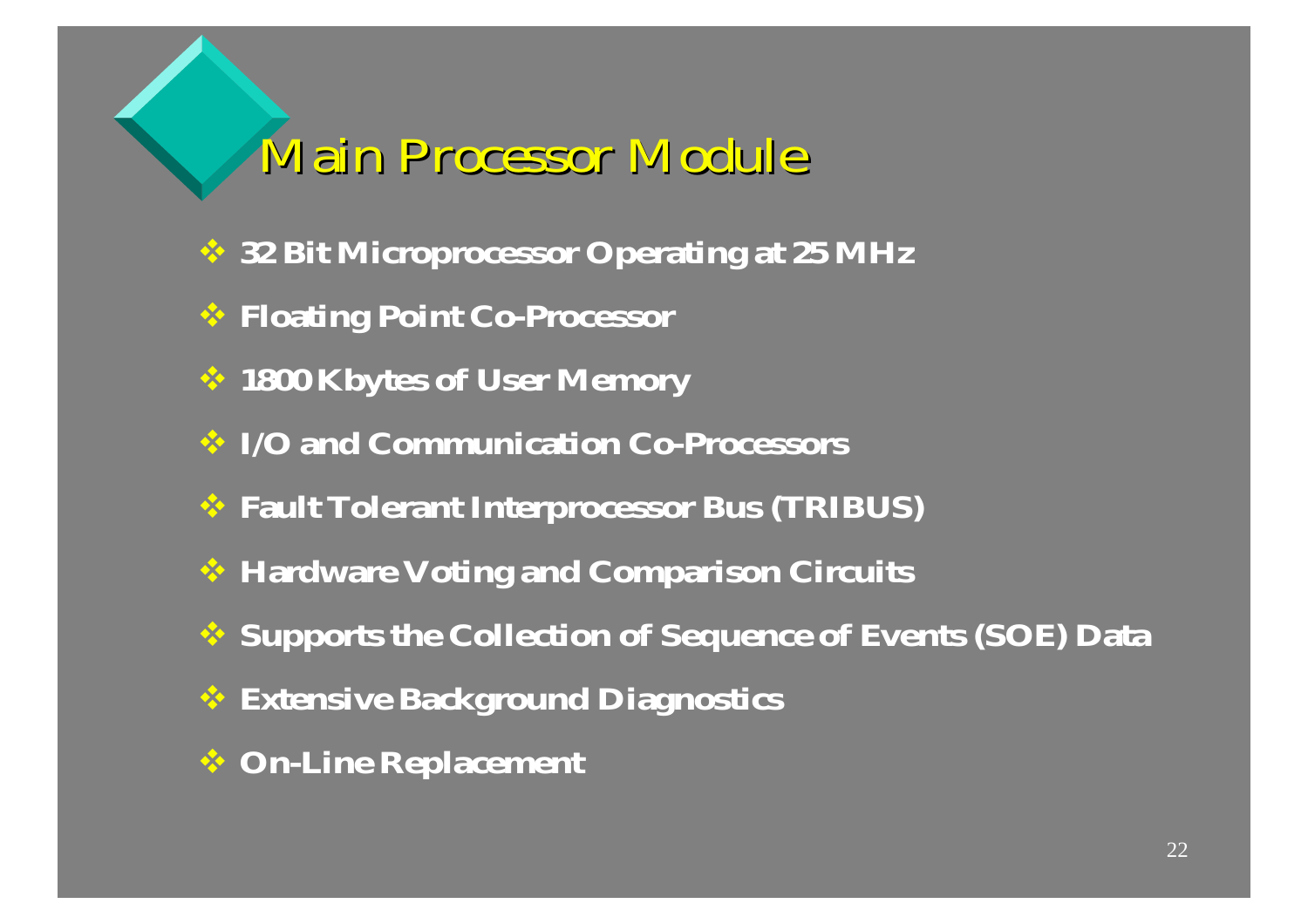*Diagnostics Diagnostics - Hardware Hardware*

- **MPs Inspect the Chassis Layout for Proper Cards and Installed Cards**
- 参 **Any Download Commands Will Create a System Inspection Query**
- $\frac{1}{2}$  **Application Program File Compared with Installed I/O Boards Firmware**

*If a Board is Missing or Improperly Installed, The*  **MPs Flag a System Alarm** 

*During Downloads, TRISTATION Displays all Disagreements*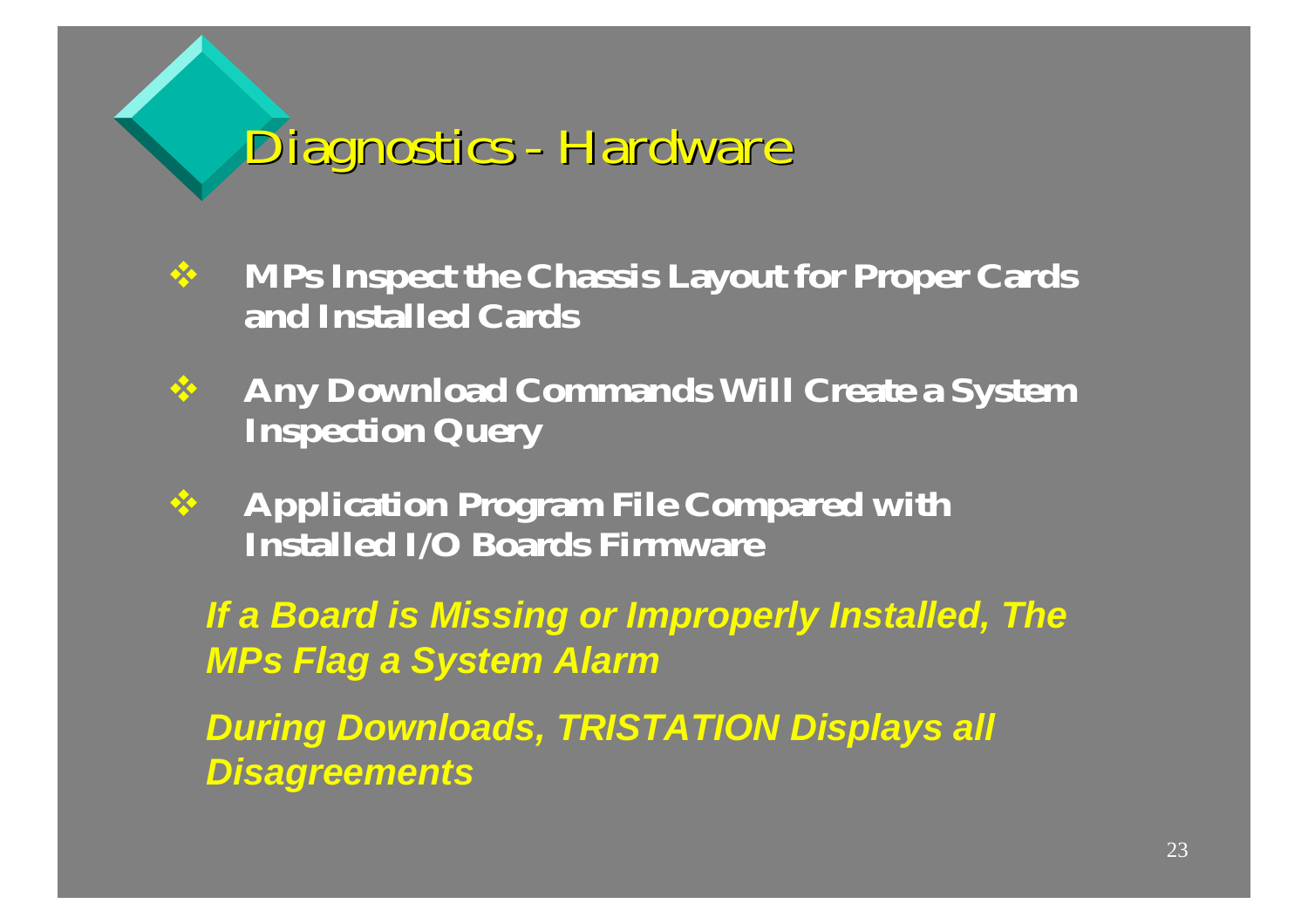#### *Main Processor - Architecture*

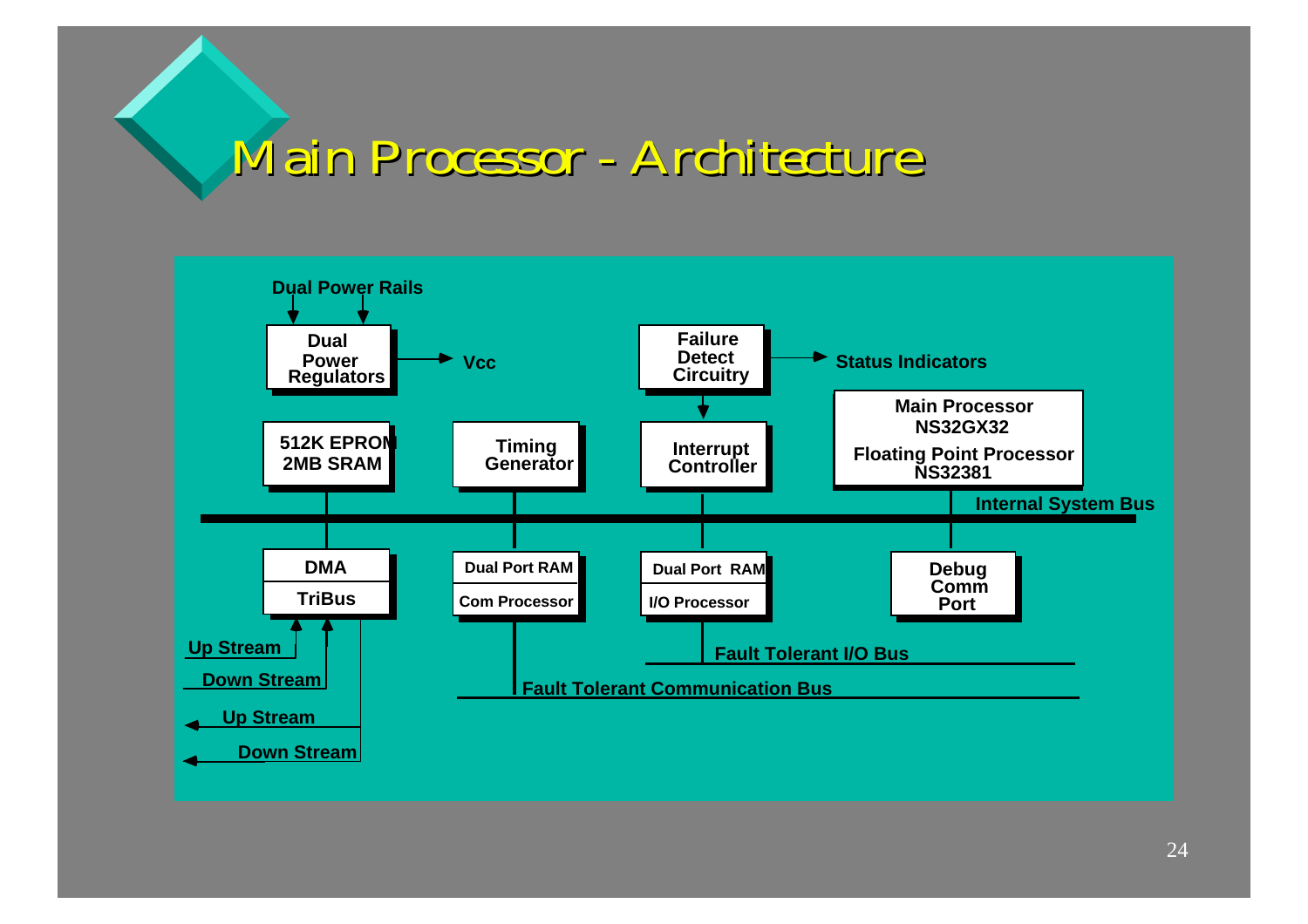#### *Fault Tolerant Tolerant Power Subsystem Subsystem*

- **Dual High Density Power Supplies - Each Capable of Powering Entire Chassis Load (175 Watts Each)**
- **Dual Voltage Regulators - Two per Leg on Each Module**
- **Full Noise Isolation on Inputs and Outputs**
- **Over-Temperature Alarm**
- **On-Line Replacement**
- **Batteries for Memory Back-up on Main Chassis Backplane**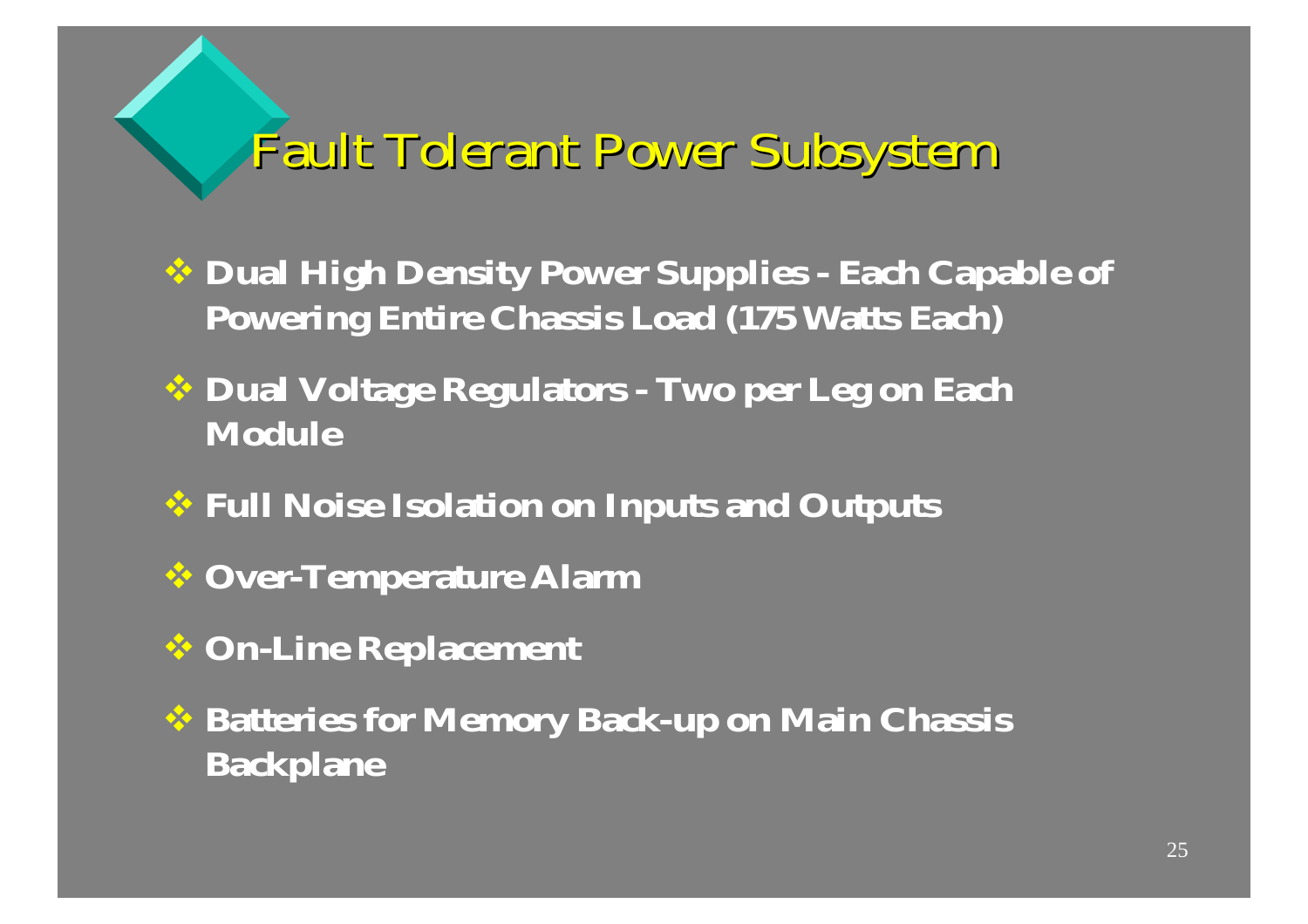### *Diagnostics Diagnostics - Power Subsystem Subsystem*

*Power Supplies, Batteries and Power Regulators are Fully Redundant and Tested Frequently*

- •**Output Voltage is Measure**
- $\bullet$ **Main Chassis Batteries are Tested**
- • **Each MP, I/O and Communication Module's Onboard**
- $\bullet$  **Power Regulators are Toggled Off to Test the Redundant Power Regulator**

*If Fault is Detected by MPs 2oo3 Vote, Power Supply Fault Light is Energized and a System Alarm is Generated*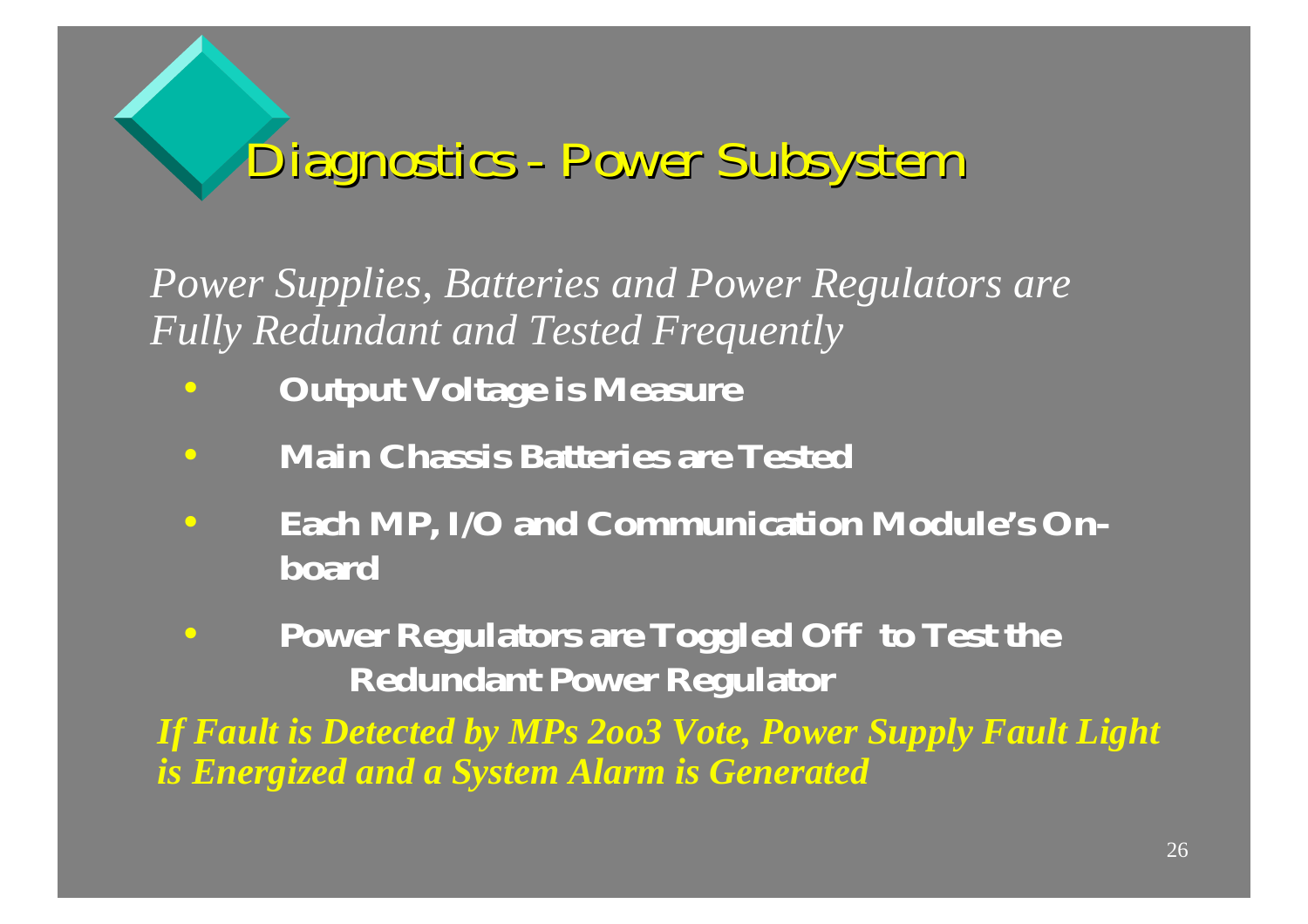## *Power Supplies Supplies - Architecture Architecture*

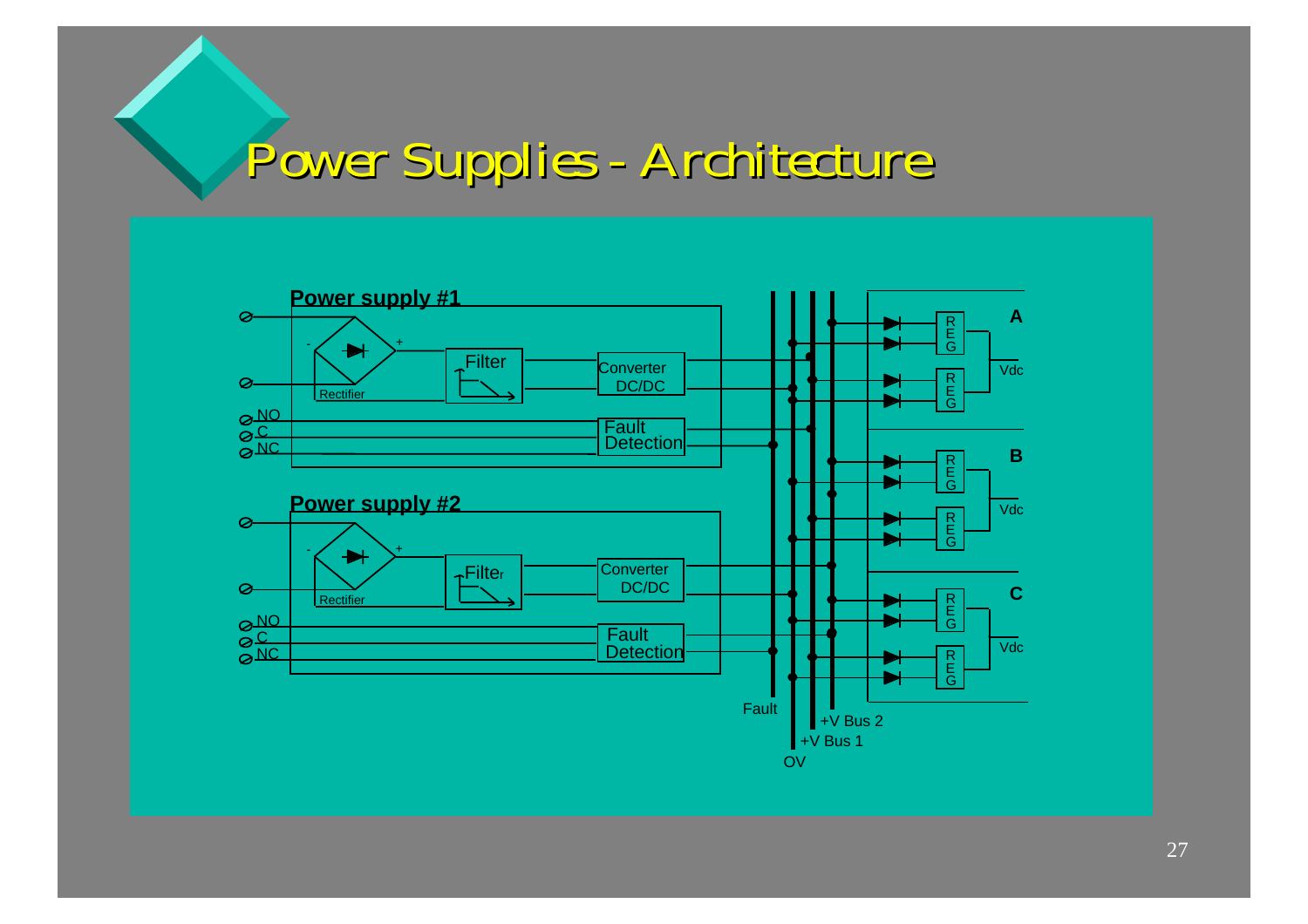*Enhanced Enhanced TMR Digital Digital Input Module*

**Independent Signal Conditioning, Power Sources and Communications Paths**

**No Single Point of Failure**

- **Tests for Stuck "ON" Circuits**
- **Full Isolation Between Channels**
- **Full Noise Immunity**
- **On-Line Replacement**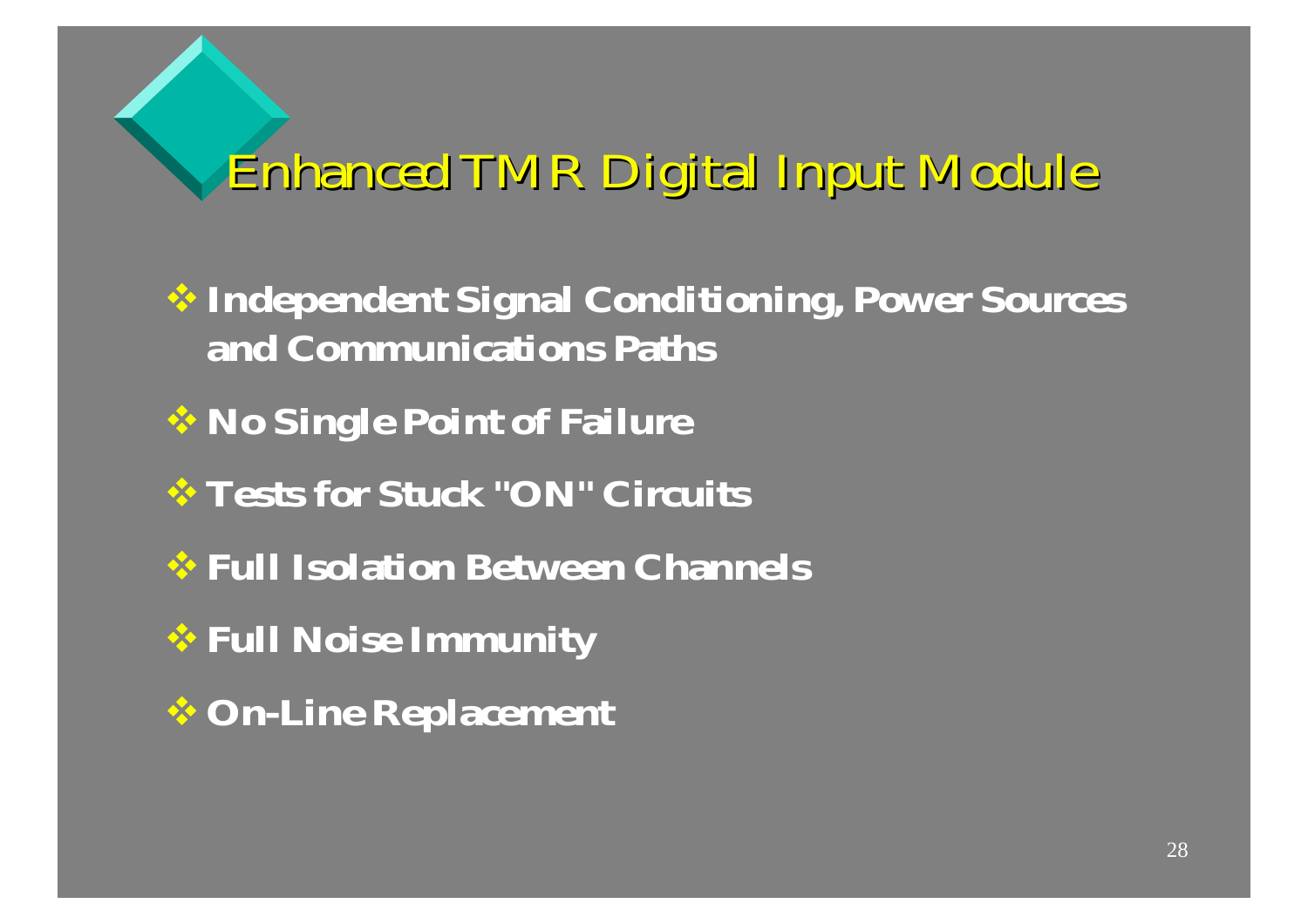*Diagnostics Diagnostics - TMR EDI TMR EDI Module*

*Continuous* On Board Testing for Stuck - On Circuits

- **Each of Three Input Circuits Per Point are Tested for "Stuck-ON " Condition**
- **Status of Circuit Sent to MPs for Alarming**

*If Circuitry is Found to be Stuck-On, MPs Vote to Activate DI Module Fault LED and Generate a System Alarm.*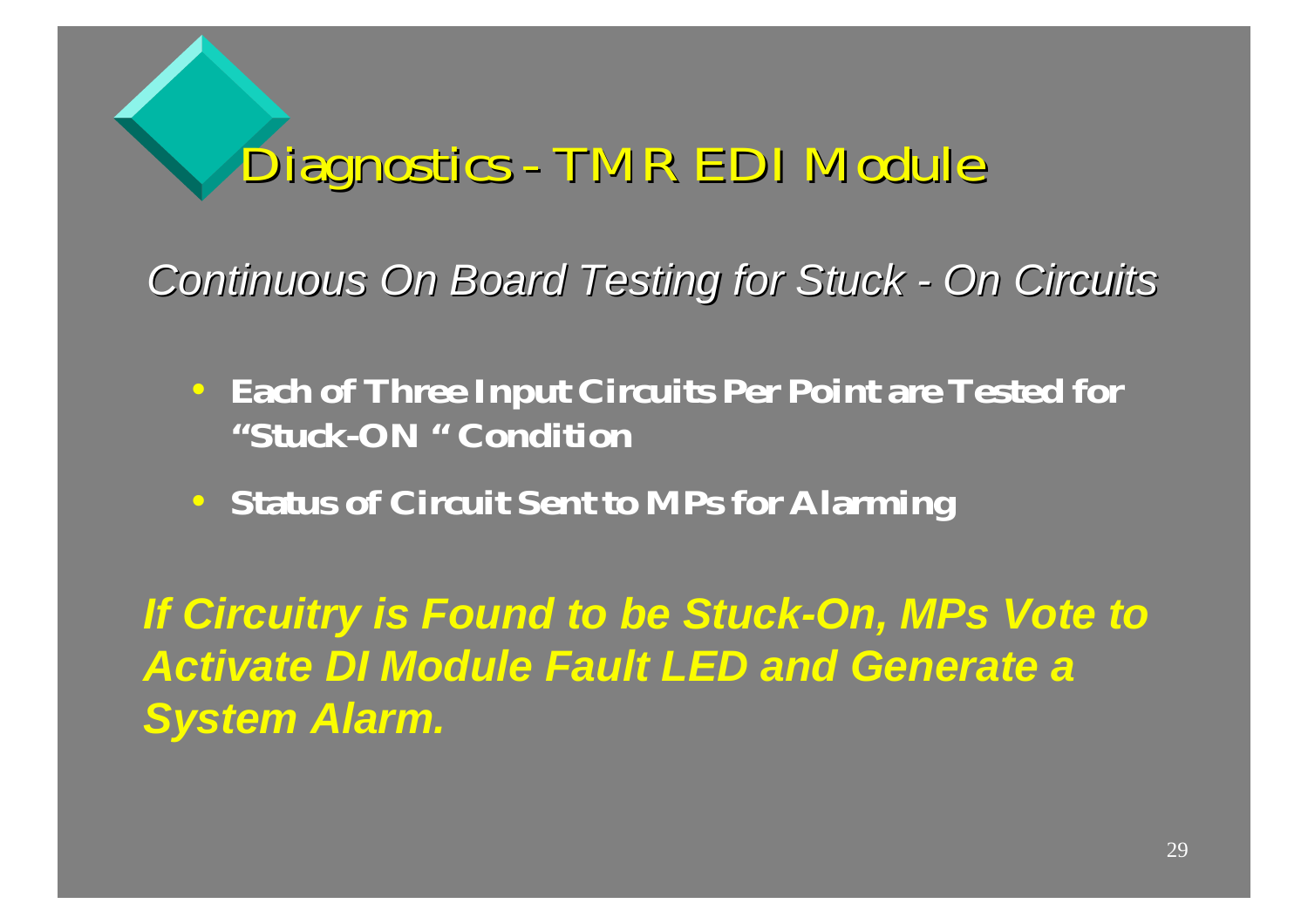#### *EDI Module - Architecture Architecture*

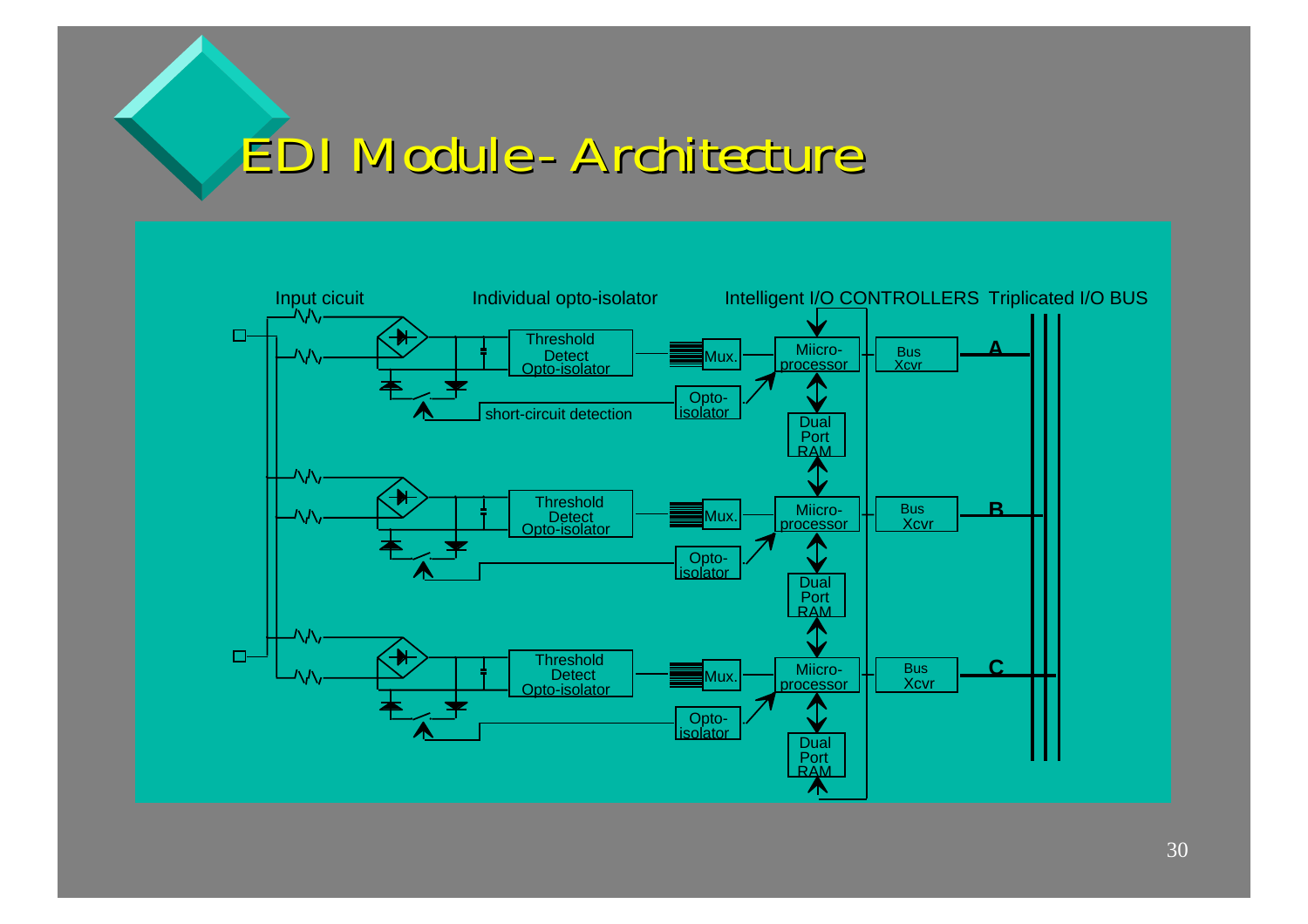## *TMR Analog Input Module*

- **Triplicated A/D Converters and Multiplexors**
- **Automatic Calibration Using Built-in Reference Voltages**
- **0.15% Full Scale Range Accuracy**
- **No Single Point of Failure**
- **Isolated Input Channels**
- **On-Line Replacement**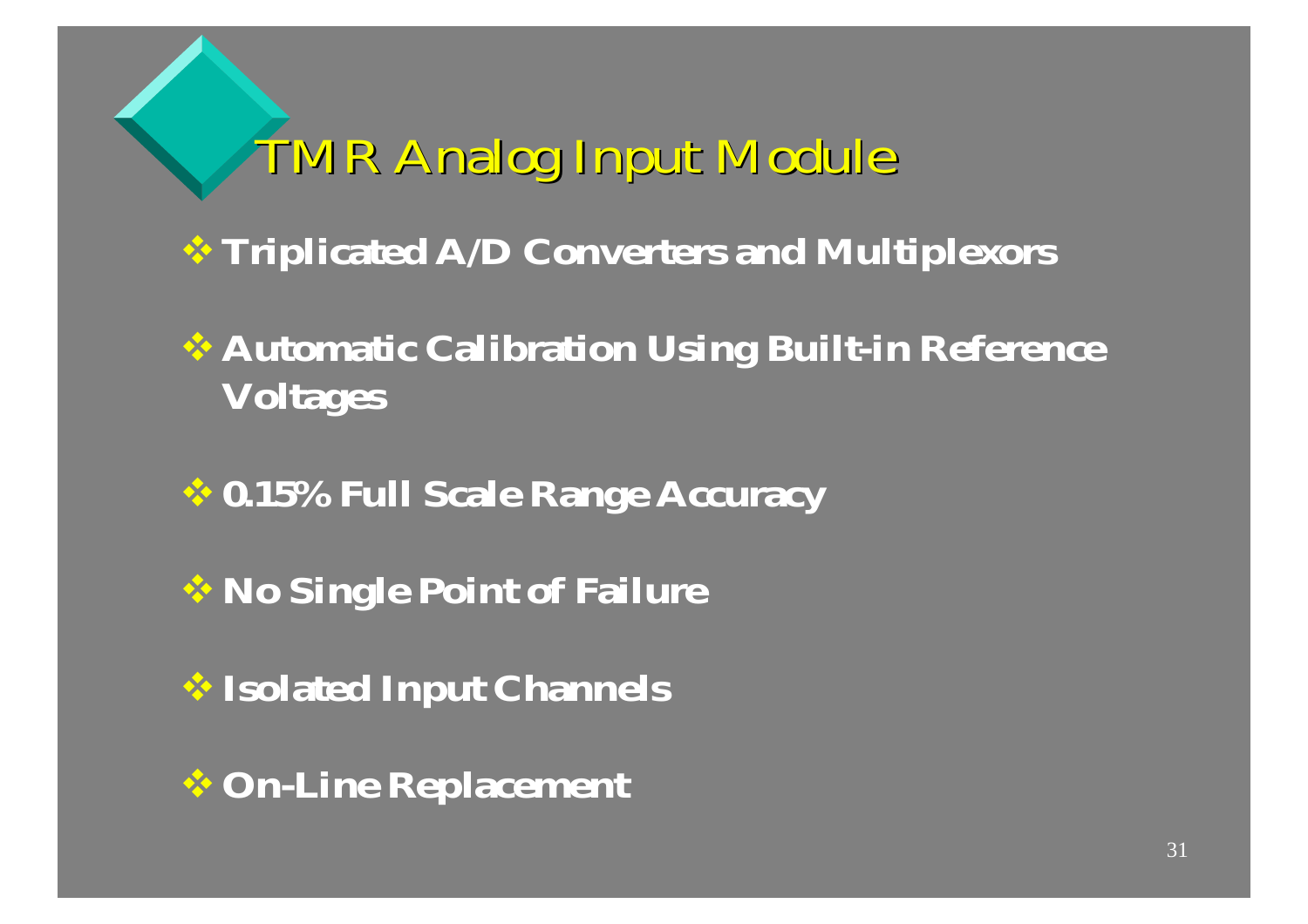*Diagnostics Diagnostics - TMR AI Module*

 $\frac{1}{2}$  *Mid-Value Select Algorithm Algorithm with Measurement Measurement Deviation DeviationTesting Testing*

• **> 2% Standard Deviation from Mid-Value after 40 Deviations - Leg is Faulted**

*Main Processors Vote to Energize Fault LED*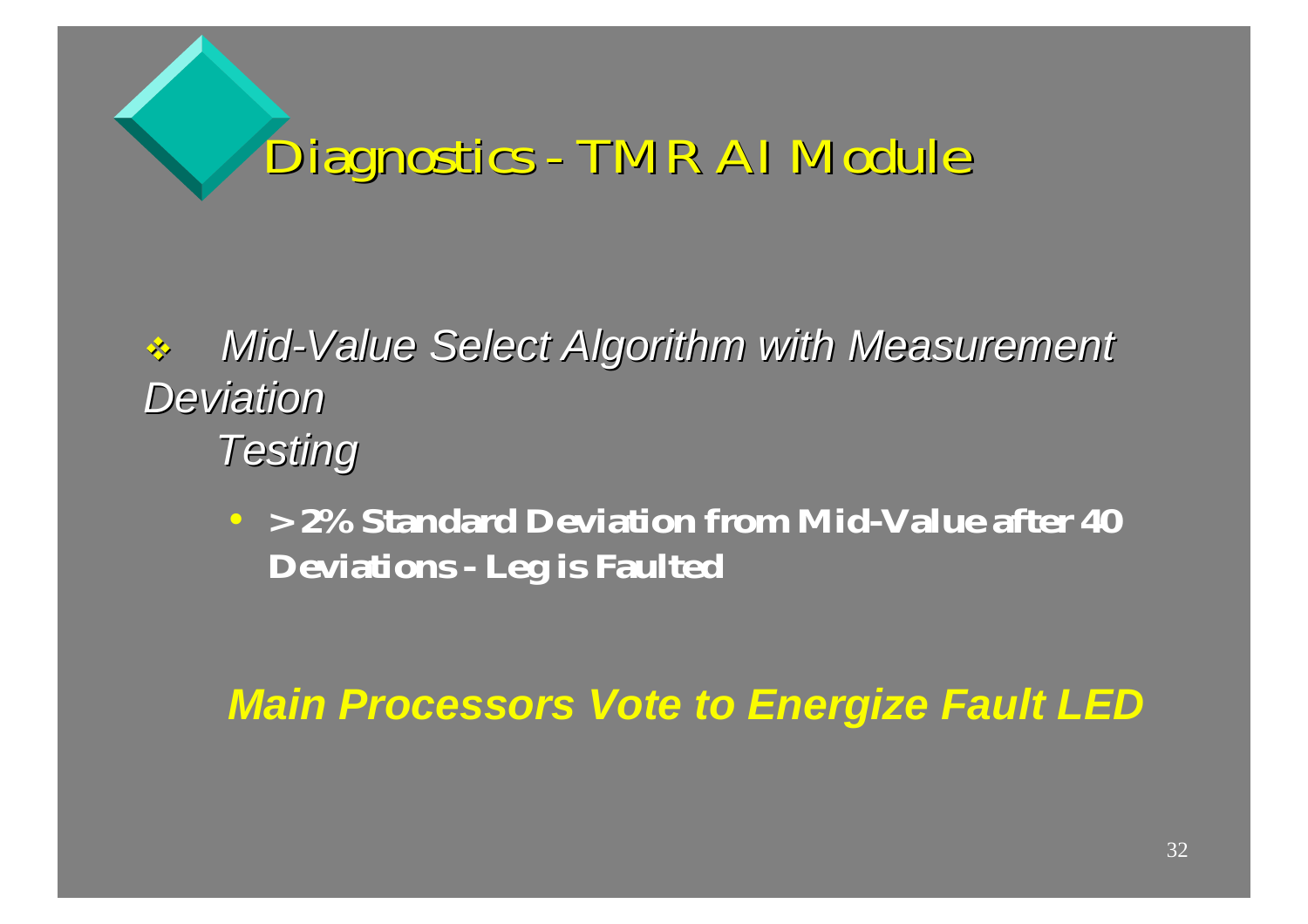#### *TMR AI Module - Architecture Architecture*

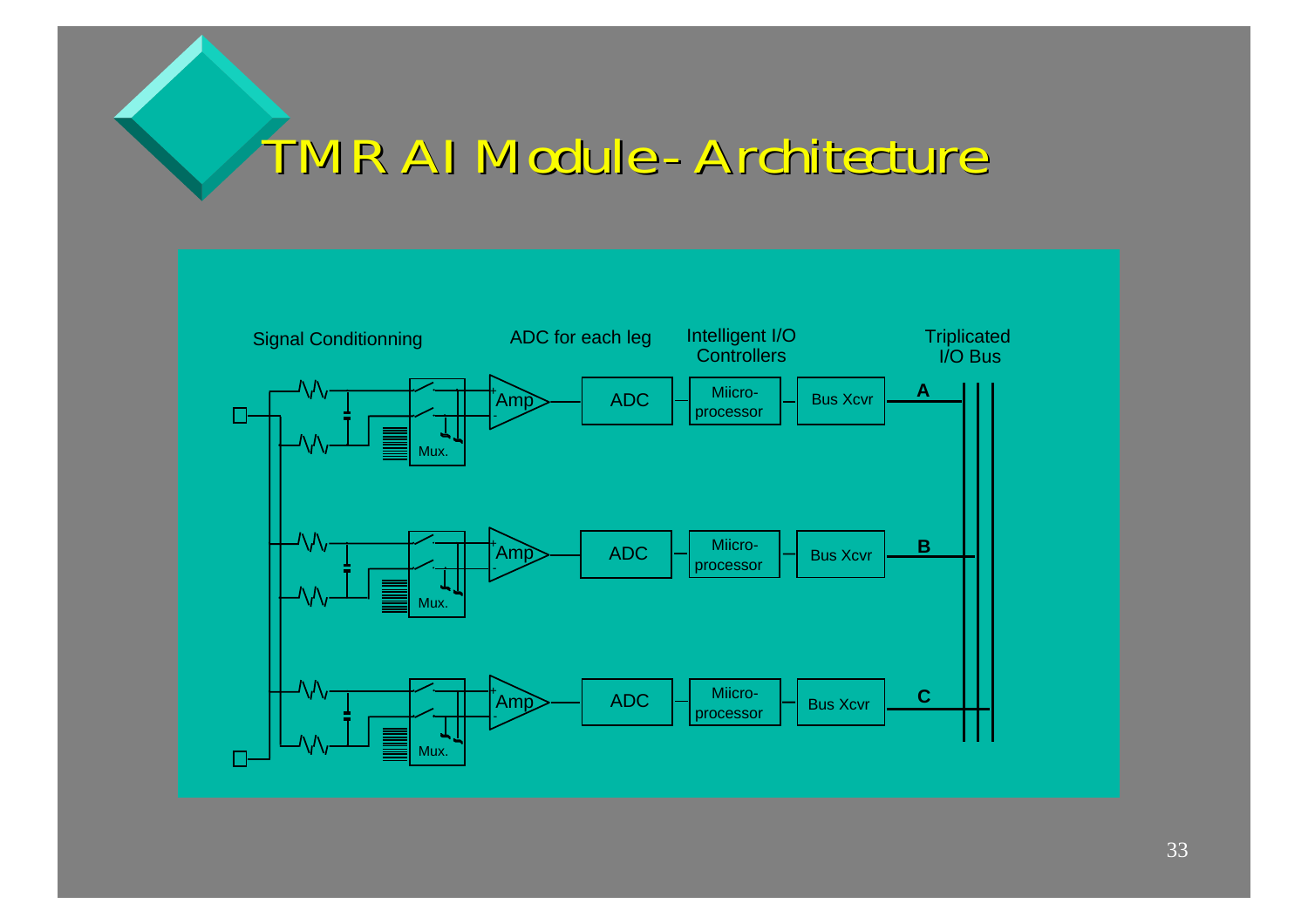*TMR Enhanced Enhanced Digital Digital Output Module*

**Fault Tolerant Hardware Voter for Each Output Point**

**Series / Parallel Quad Output Circuits**

**No Single Point of Failure**

**Field Loopback Sensing** 

**Latent Fault Detection**

**Fully Isolated Output Channels**

**On-Line Replacement**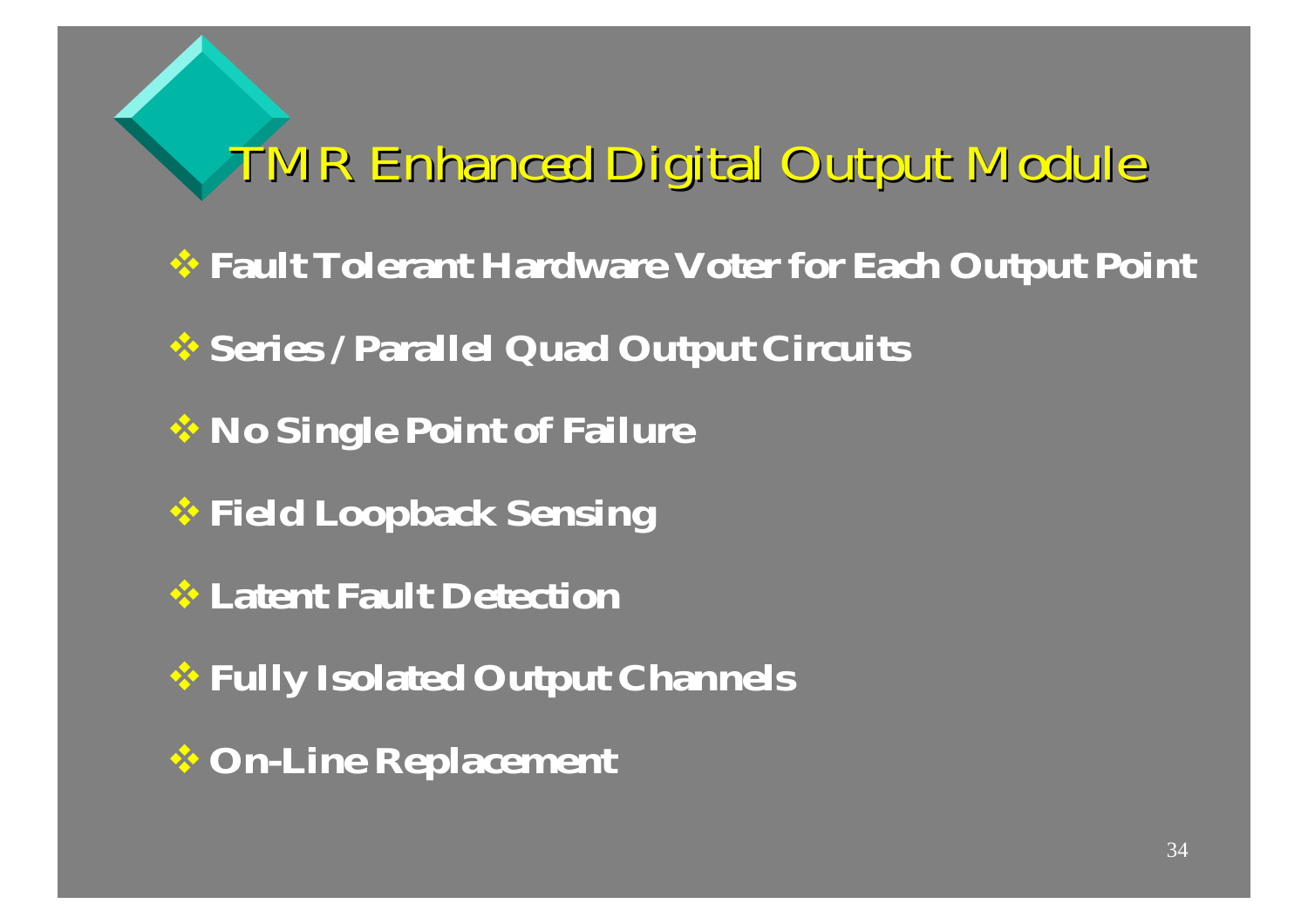#### *Diagnostics Diagnostics - TMR EDO TMR EDO Module*

- *Stuck-On and Stuck-Off Tests are Performed PerformedContinuously Continuously* • **Both Tests Are Performed on All Output Circuits Regardless of Power Status. (NE or ND)**
- **Output Switches are Closed then Opened, Voltage Loopback Verifies Proper Operation**

*If Switch is Found Faulty, MPs Vote to Activate DO Module Fault Light and Generate a System Alarm*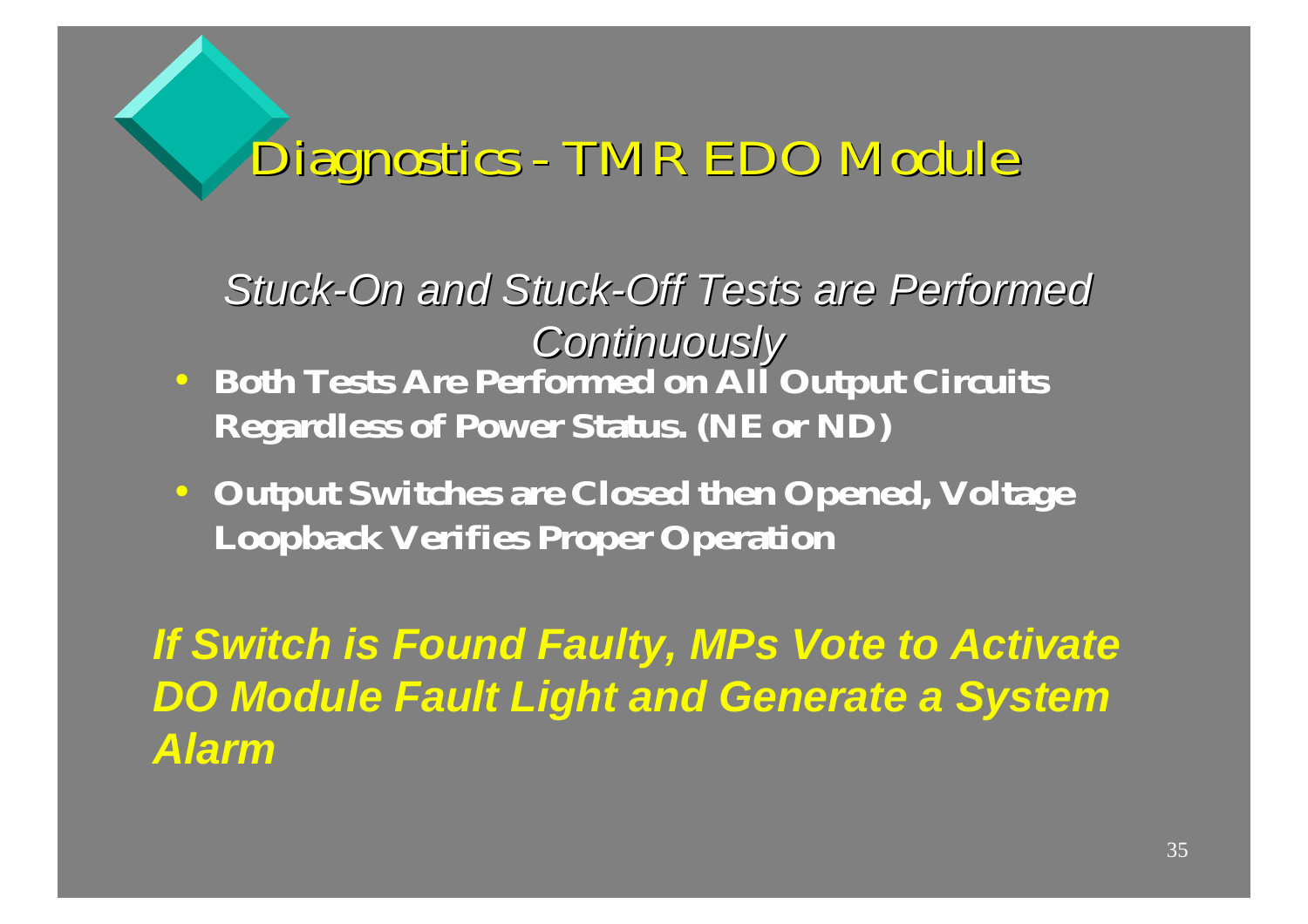#### *TMR EDO TMR EDO Module : Architecture Architecture*

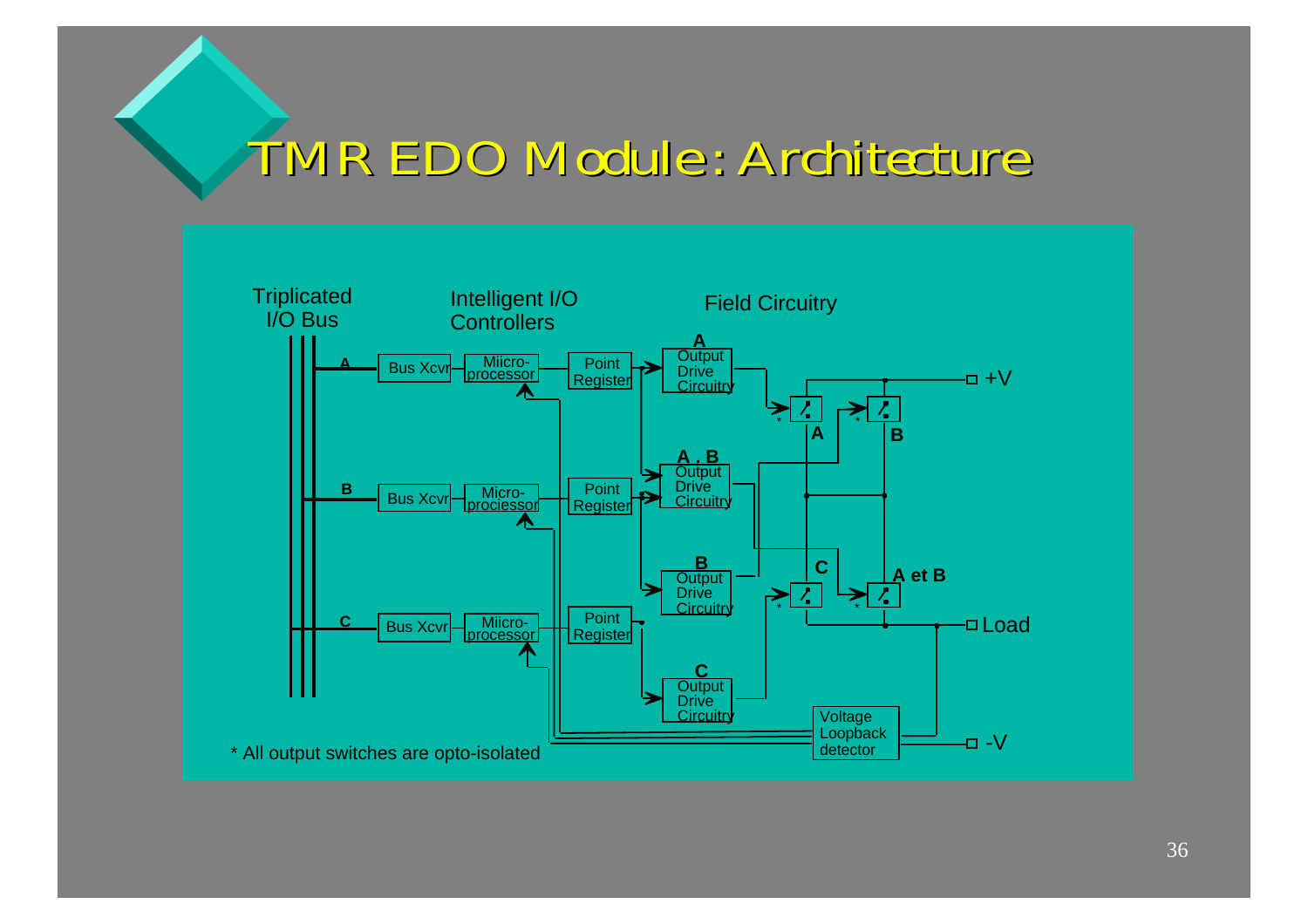### *Supervised Supervised Digital Digital Output Module*

- **Fault Tolerant Hardware Voter for Each Output Point**
- **Series / Parallel Quad Output Circuits**
- **24 VDC Version Uses Smart FETs That Require No Fusing**
- **No Single Point of Failure**
- **Field Loopback Sensing**
- **Latent Fault Detection**
- **Fully Isolated Output Channels**
- **Blown Fuse Detection**
- **Line Monitoring of Field Load (Open or Short)**
- **On-Line Replacement**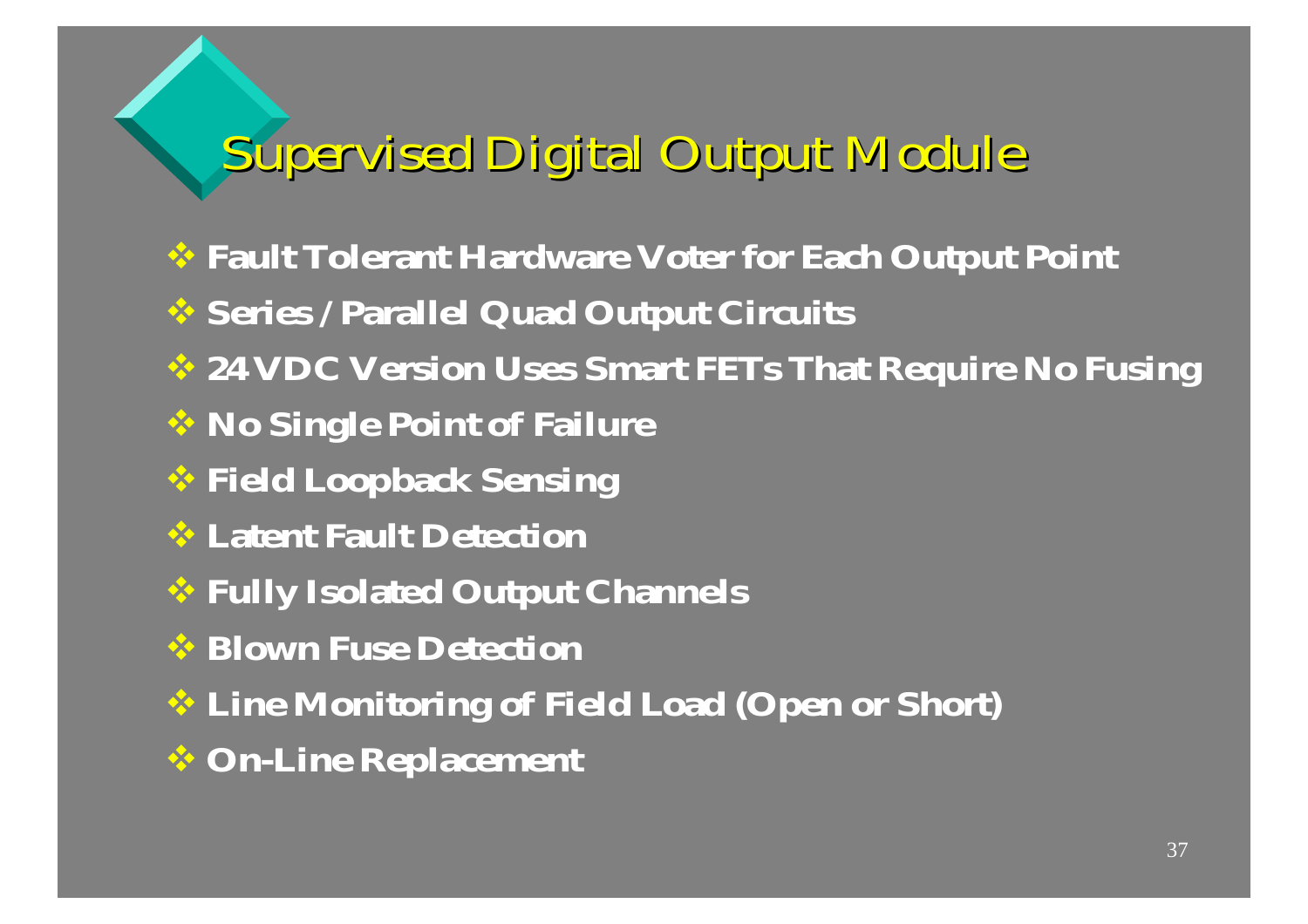#### *Diagnostics - Supervised DO*

*Stuck-On and Stuck-Off Tests are Performed Performed Continuously Continuously Both Tests Occur on All Output Circuits Regardless of Power Status (NE or ND)*

- **Output Circuits are Toggled, Voltage Loopback Circuits Verify Proper Operation**
- **Field Load Monitored by Use of Voltage Loopback Circuits**

*If Output Switch is Found Faulty, MPs Vote to Energize Fault LED and Generate a System Alarm*

*If Load is Missing, MPs Vote to Energize Load LED - Field Device Failure, NOT TMR System Fault*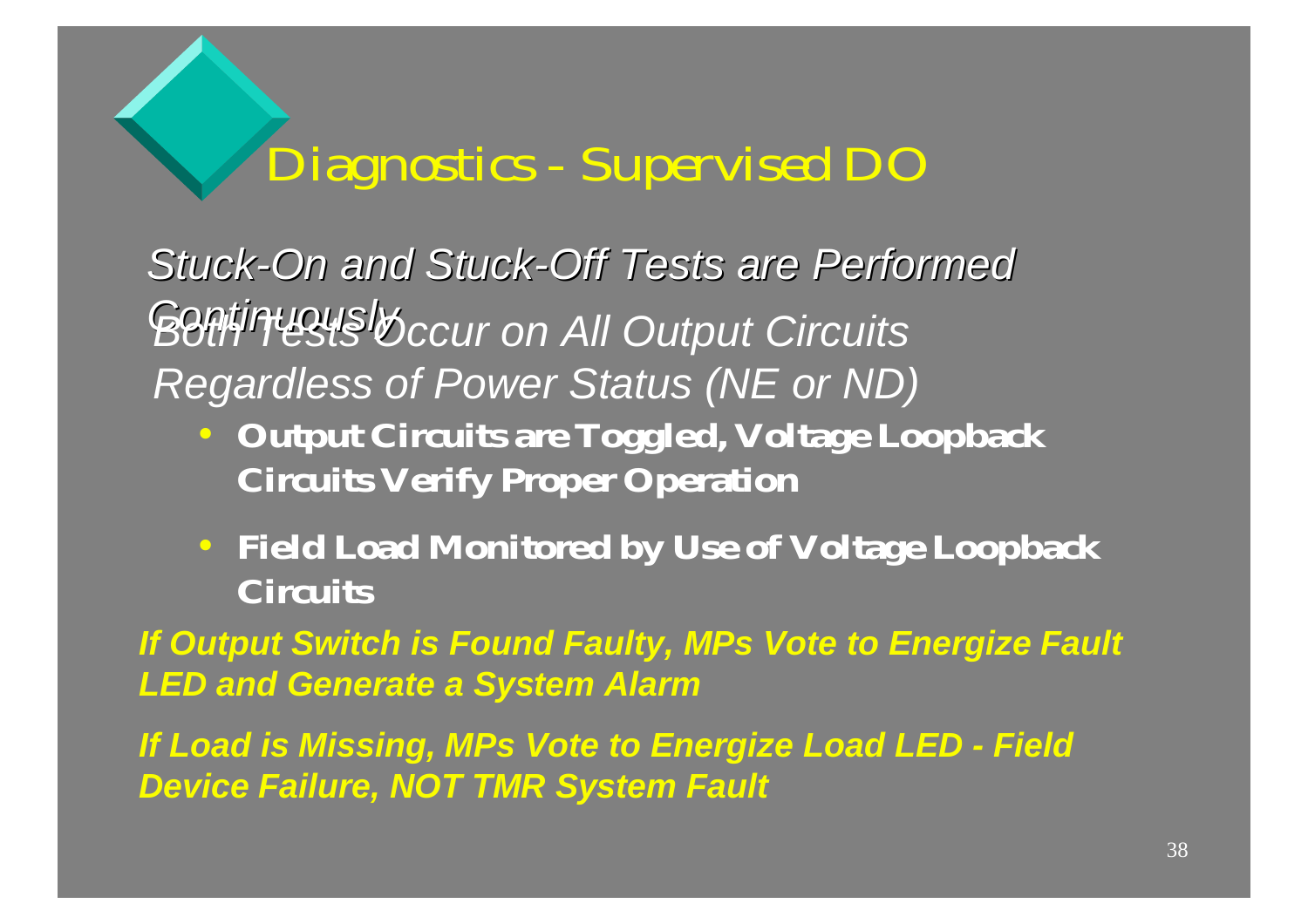#### *SDO Module -Architecture Architecture*

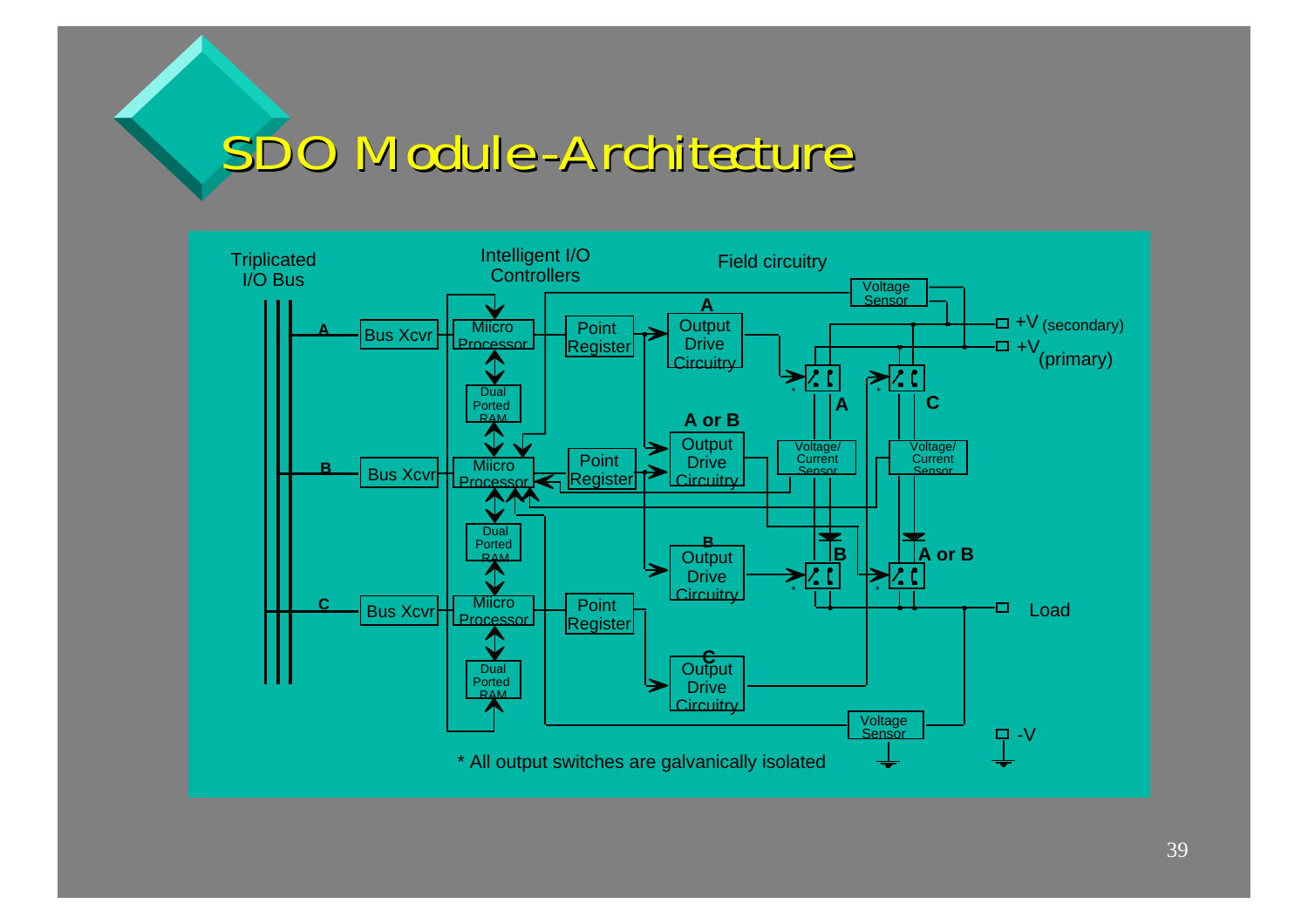### *TMR Analog Output Module*

- **Triplicated D/A Triplicated D/A Converters Converters for Each of the 8 Output of the 8 Output Points**
- **2oo3 Selection Circuit Selects Correctly Operating Selection Circuit Selects Correctly Operating DAC for Each Point and Periodically Selects Each Each Point and Periodically Selects Each DAC to Check It's Correct Operation Correct Operation**
- **Loopback Checking of Loopback Checking of All Analog Output Channels Channels**
- **Automatic Automatic Calibration Calibration Using Built-in Reference Reference Voltages Voltages**
- **0.15% Full Scale 0.15% Full Scale Accuracy Accuracy**
- **No Single No Single Point of Failure Failure**
- **On-Line Replacement Replacement**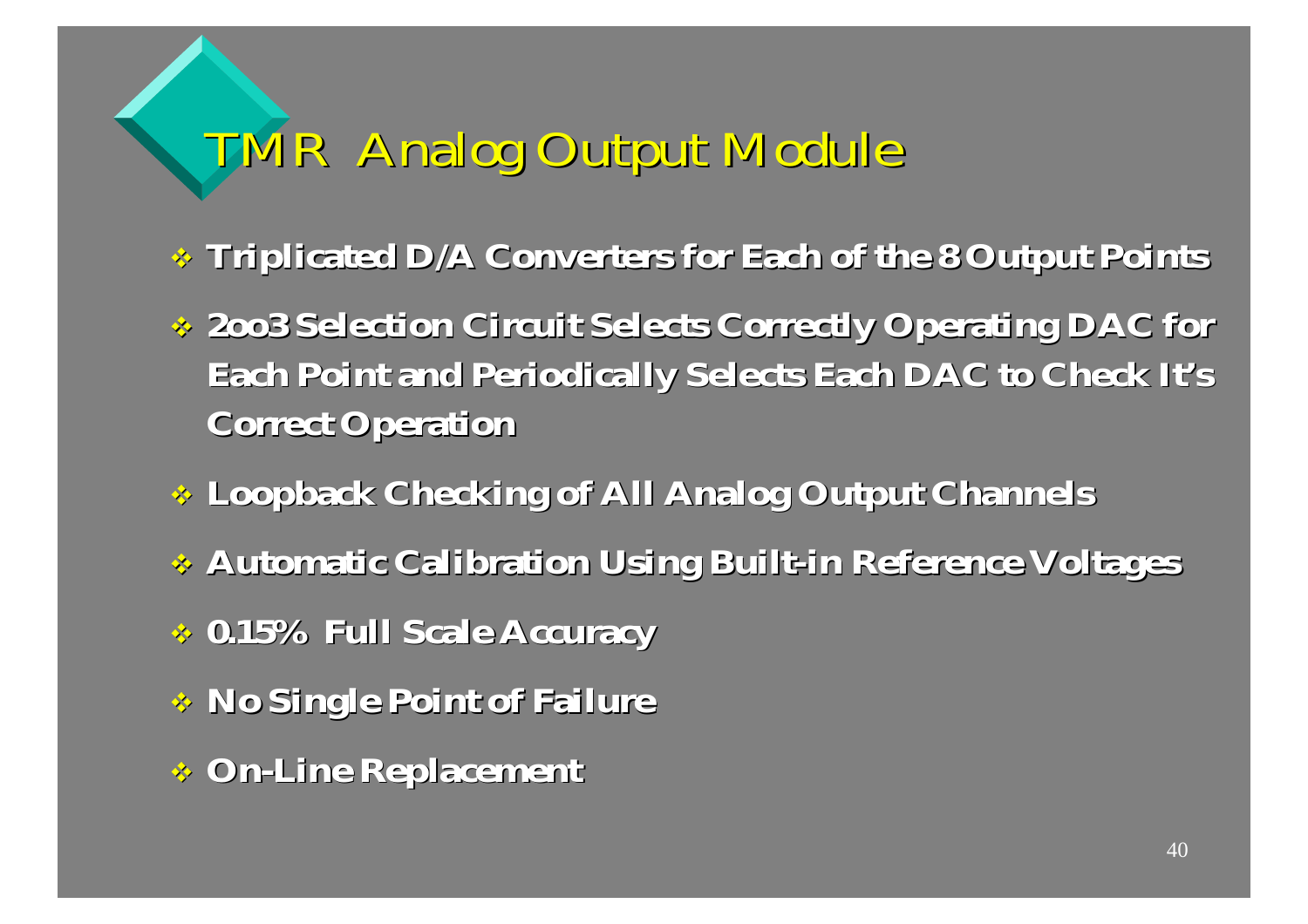## *TMR Pulse Input Module*

- $\ast$  Triplicated Pulse Counter for Each of the 8 Input Points
- **Accurate Accurate Timers Are Used on Each Point to Determine Used on Each Point to Determine Time Required to Required to Accumulate Accumulate the Required Number of the Required Number of Pulses (1 Microsecond Accuracy Microsecond Accuracy)**
- **Measures Measures Speed (RPM) to an Accuracy Accuracy of 0.01% at of 0.01% at Normal Operating Operating Speeds**
- **No Single No Single Point of Failure Failure**
- **On-Line Replacement Replacement**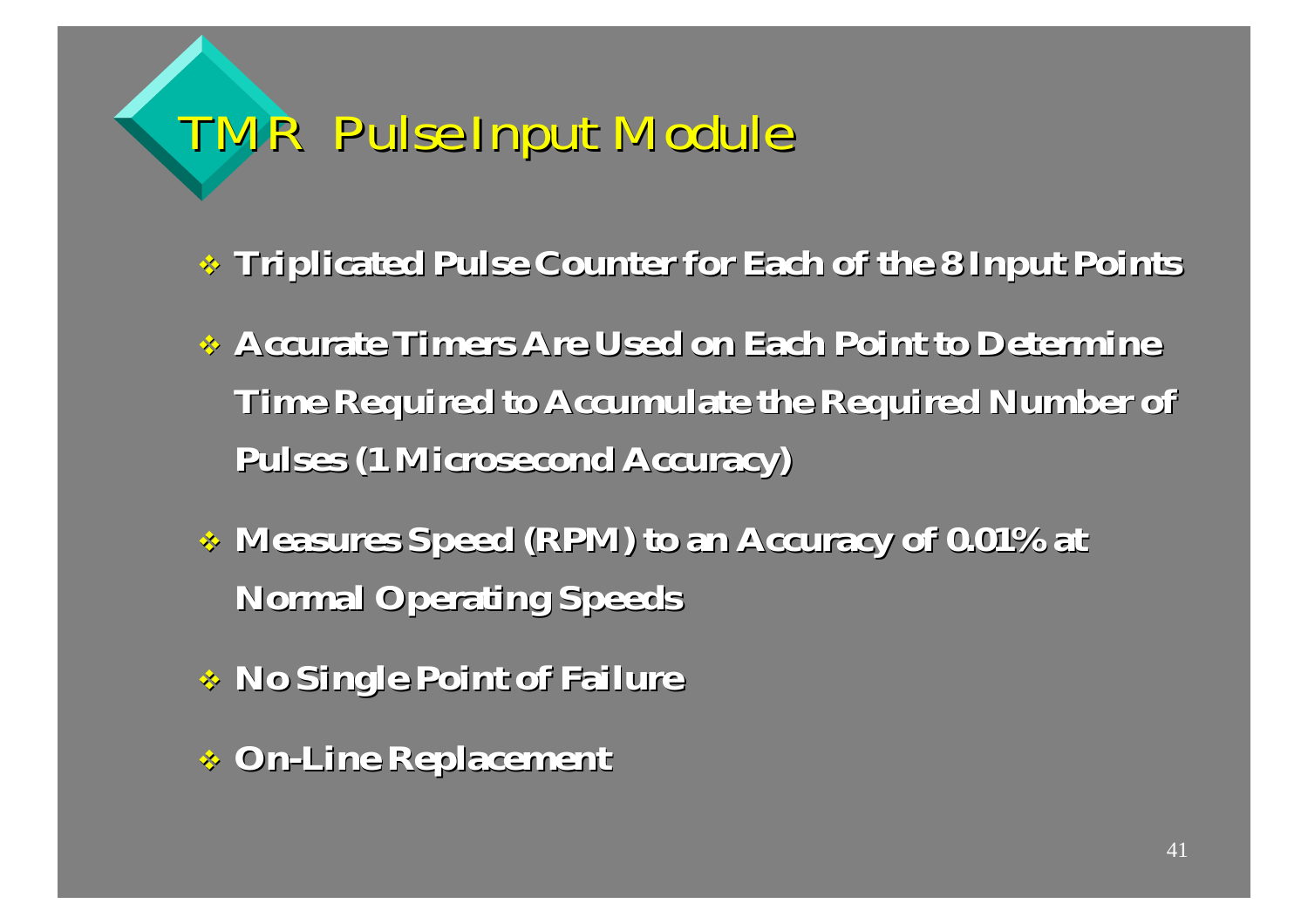*TMR Thermocouple Thermocouple Input Module*

- **Triplicated A/D Triplicated A/D Converters and Multiplexors Converters and Multiplexors**
- **Automatic Calibration Using Built Automatic Calibration Using Built-in Reference Reference Voltages Voltages**
- **Supports Thermocouple Types Supports Thermocouple Types J, K, and <sup>T</sup>**
- **Provides Provides 32 Differential Differential, Non-commoned commoned Inputs**
- **No Single No Single Point of Failure Failure**
- **On-Line Replacement Replacement**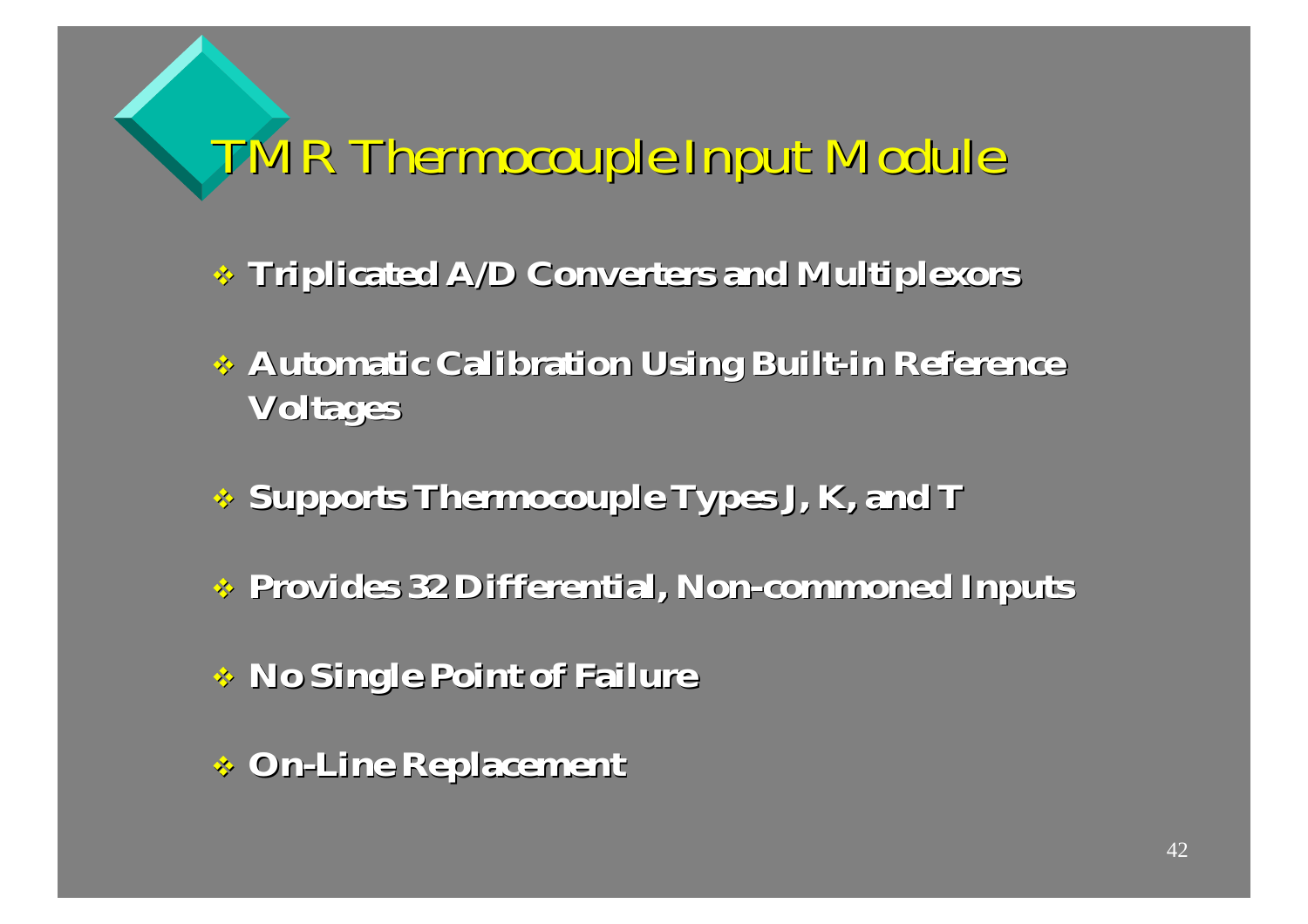# *Typical Typical Architecture Architecture*

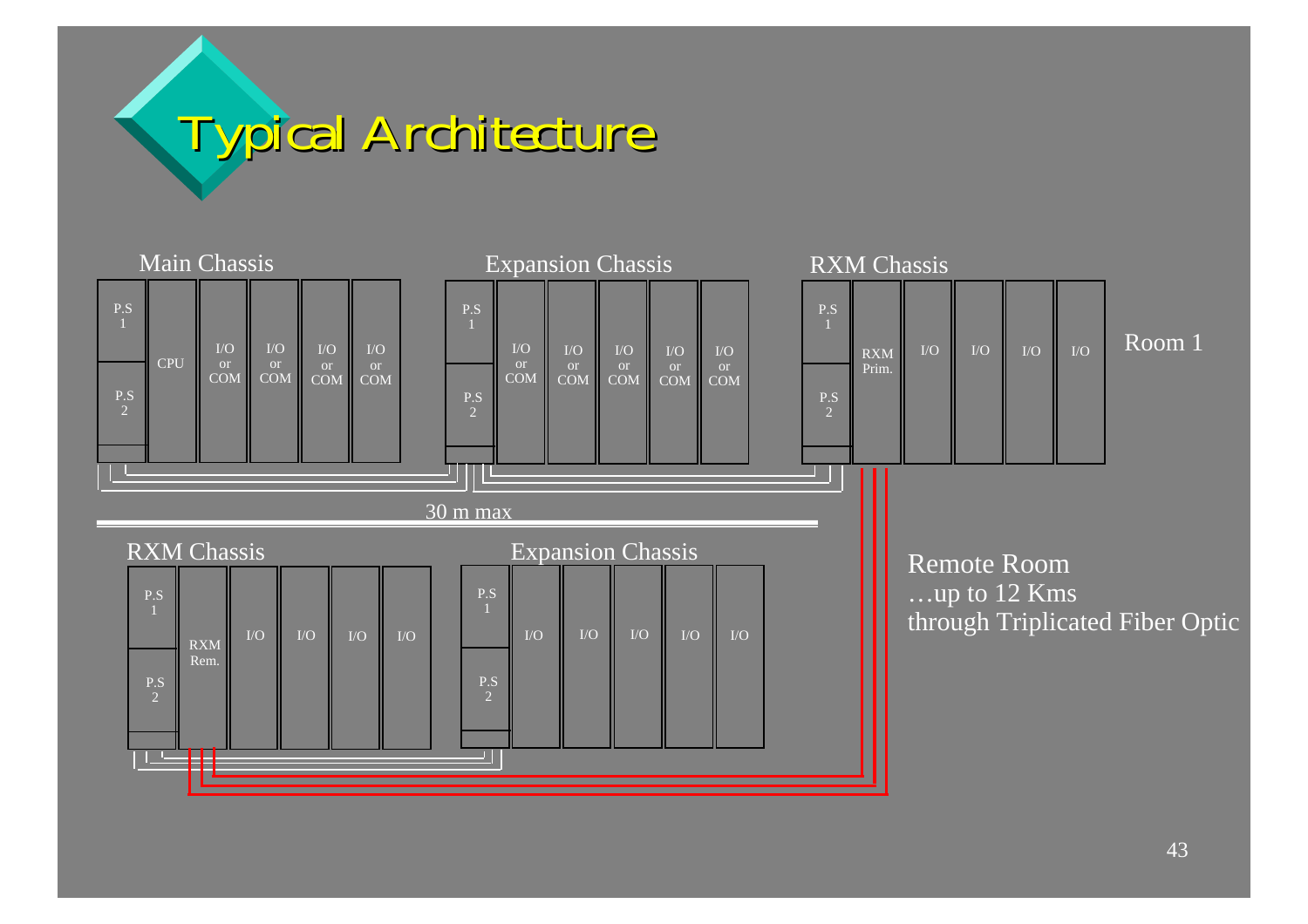### *Communication Capabilities*



**Tristation, SOE, DDE,TCP/IP**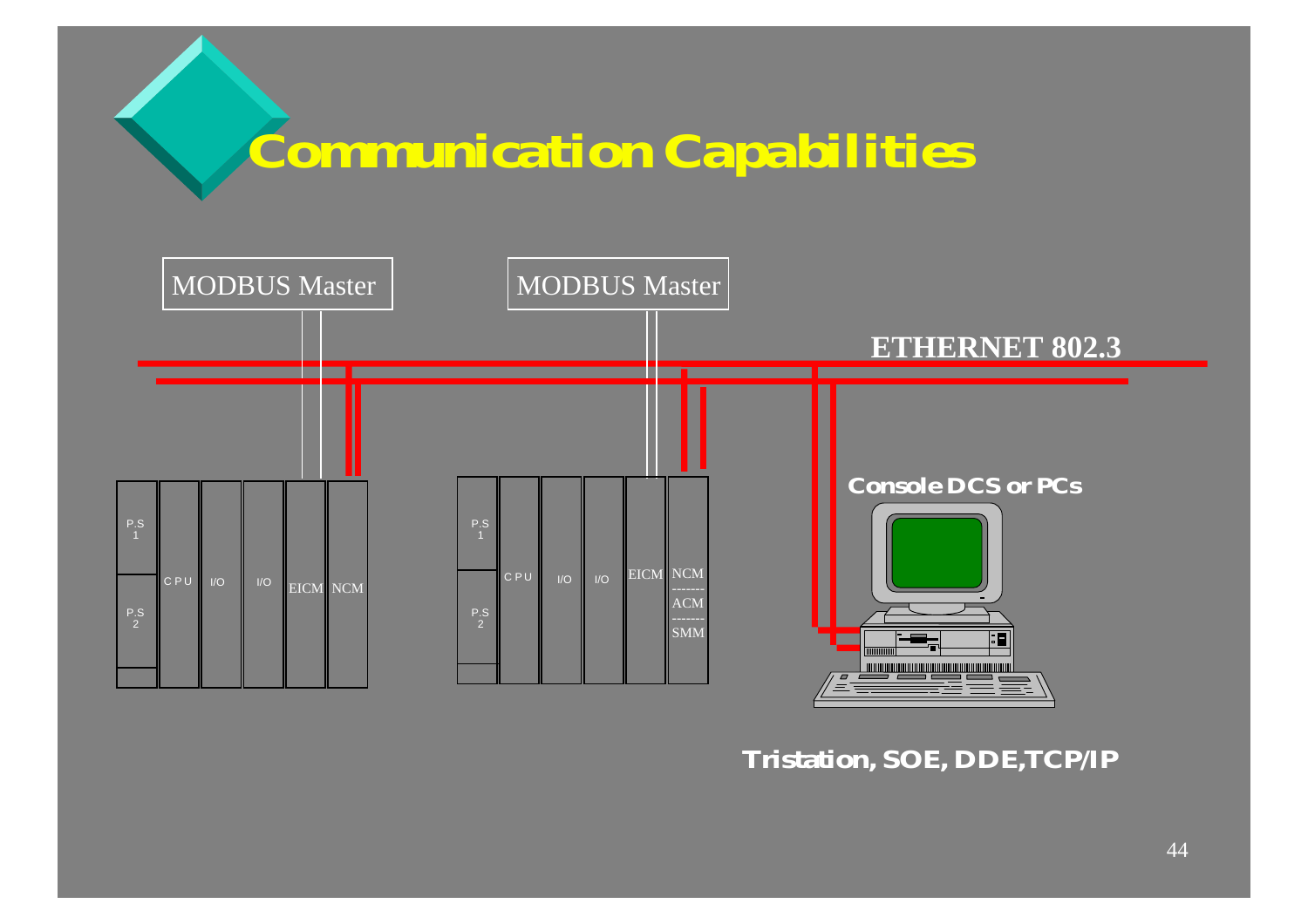

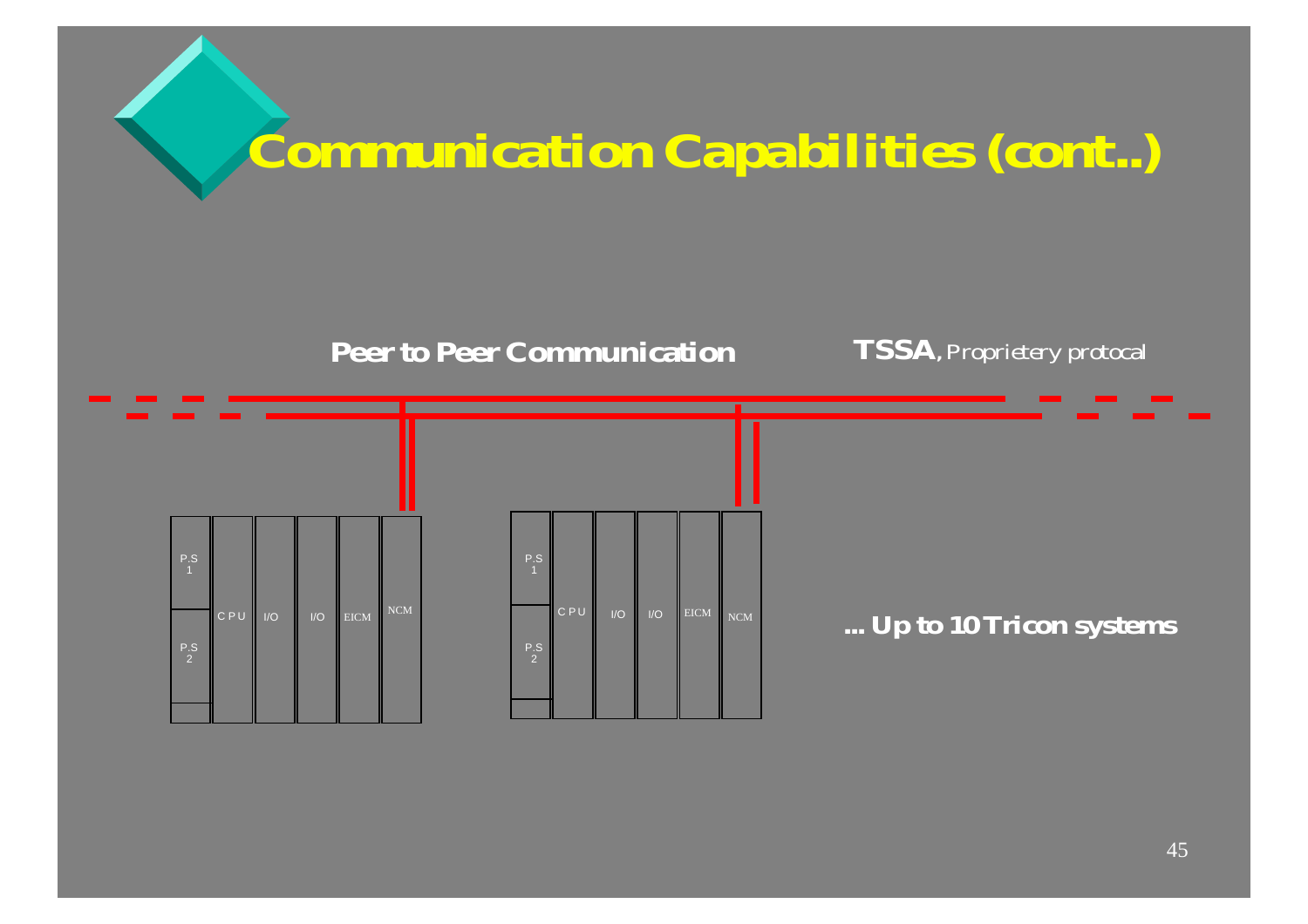## *Triconex Communication Modules*

#### **Network Network Communication Module Communication Module (NCM)**

Supports Two IEEE 802.3 Ports

#### **Intelligent Intelligent Communications Communications Module (EICM)**

- Four Isolated RS-232/ 422 Serial Ports (One Port Used for TriStation and Others Typically Used for MODBUS Communication to DCSs and Other Computer or SubSystems)
- **One Parallel Printer Port**

#### **Safety Manager Manager Module (SMM)- Honeywell Honeywell TDC 3000 TDC 3000**

- Connects to TDC 3000 Universal Control Network (UCN)

#### **Advanced Communication Module Advanced Communication Module (ACM)- Foxboro Foxboro I/A Series**

- Connects to Foxboro I/A Series Nodebus
- Supports Additional 802.3 Port and Two RS-232/ 422 Serial Ports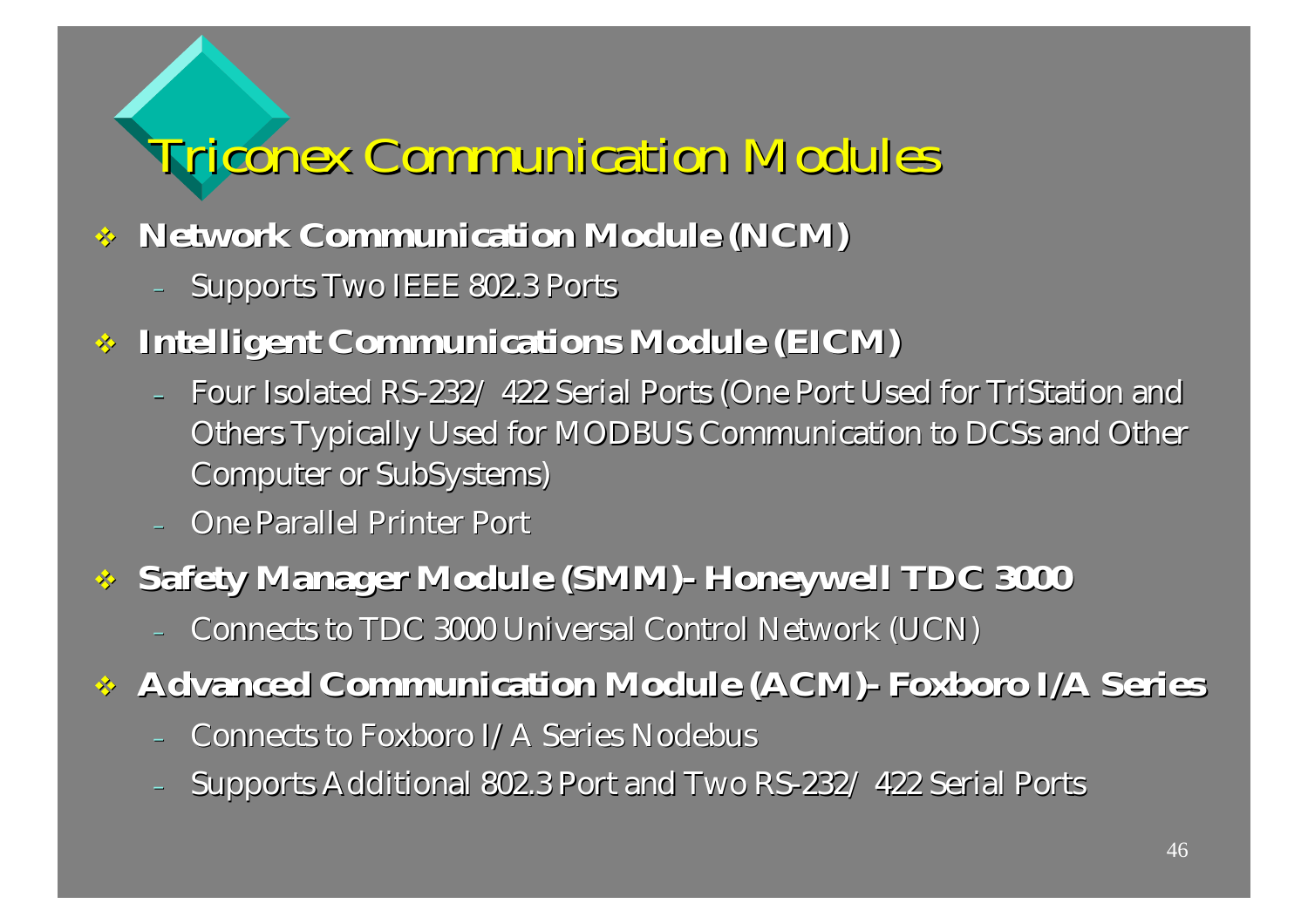#### *Sequence Sequence of Events : SOE*



Peer to Peer communication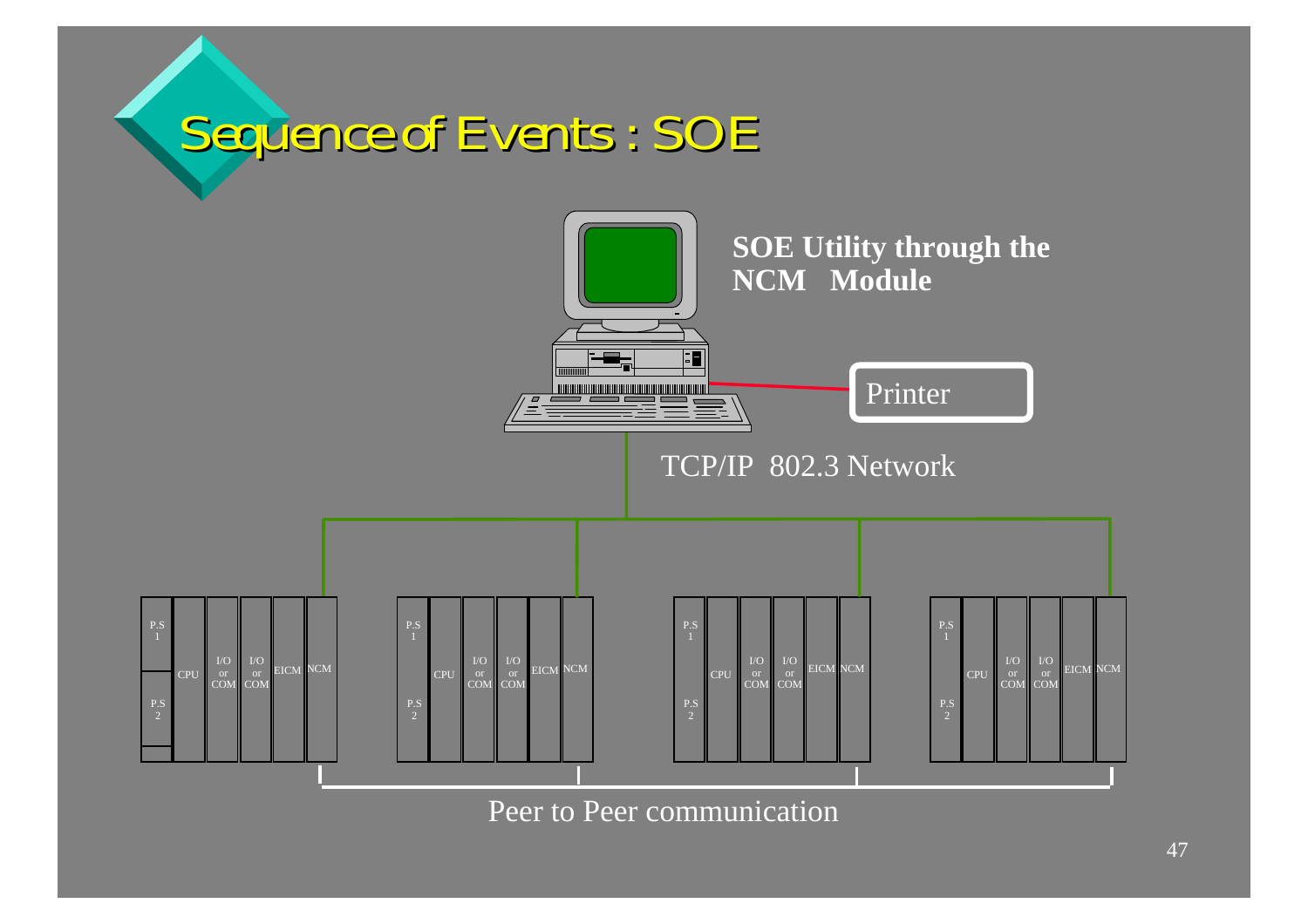#### *SOE - Features Features*

 $\leftrightarrow$  All the variables are recorded and time stamped in the memory of the TRICON

**EX** Accuracy : scan time

- SOE block are setting up within Tristation (maximun of 14 SOE
- \* The control program manages event collection by means of functions that the user includes in his program
- $\leftrightarrow$  All the informations can be retrieved through the different communication modules
- $\clubsuit$  SOE Data Retrieval utility program is available through the Network Communication Module NCM.